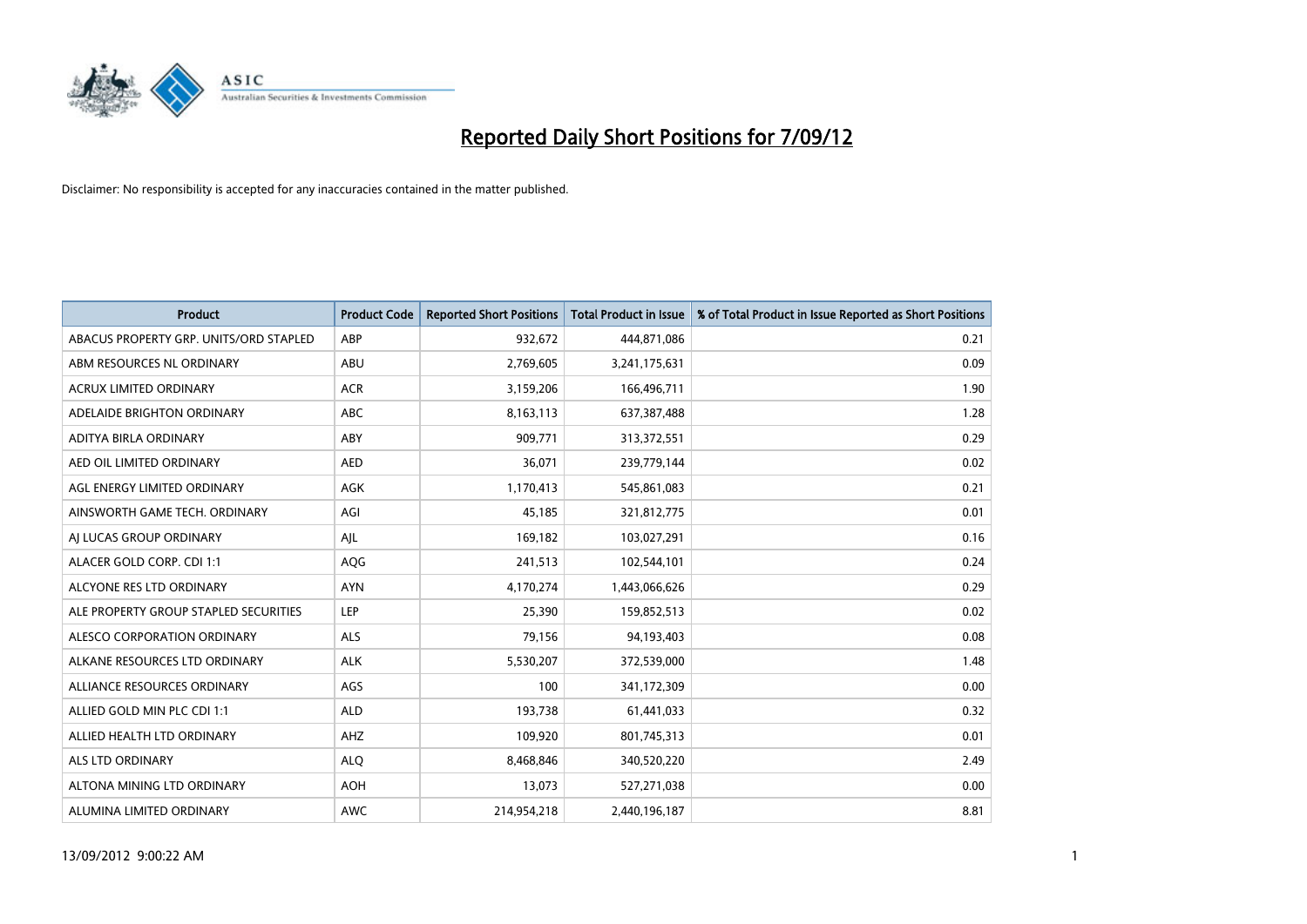

| <b>Product</b>                          | <b>Product Code</b> | <b>Reported Short Positions</b> | <b>Total Product in Issue</b> | % of Total Product in Issue Reported as Short Positions |
|-----------------------------------------|---------------------|---------------------------------|-------------------------------|---------------------------------------------------------|
| AMALGAMATED HOLDINGS ORDINARY           | AHD                 | 924                             | 157,641,680                   | 0.00                                                    |
| AMCOR LIMITED ORDINARY                  | <b>AMC</b>          | 3,985,143                       | 1,206,684,923                 | 0.33                                                    |
| AMP CAPITAL CHINA ORDINARY UNITS        | <b>AGF</b>          | 30,691                          | 355,699,116                   | 0.01                                                    |
| AMP LIMITED ORDINARY                    | AMP                 | 19,671,800                      | 2,894,931,180                 | 0.68                                                    |
| AMPELLA MINING ORDINARY                 | <b>AMX</b>          | 5,037,636                       | 246,800,493                   | 2.04                                                    |
| ANGLOGOLD ASHANTI CDI 5:1               | AGG                 | 3,000                           | 89,207,765                    | 0.00                                                    |
| ANSELL LIMITED ORDINARY                 | <b>ANN</b>          | 4,985,945                       | 130,656,668                   | 3.82                                                    |
| ANTARES ENERGY LTD ORDINARY             | <b>AZZ</b>          | 408,832                         | 257,000,000                   | 0.16                                                    |
| ANZ BANKING GRP LTD ORDINARY            | ANZ                 | 9,322,279                       | 2,716,019,028                 | 0.34                                                    |
| APA GROUP STAPLED SECURITIES            | <b>APA</b>          | 28,917,857                      | 644,485,583                   | 4.49                                                    |
| APN NEWS & MEDIA ORDINARY               | <b>APN</b>          | 13,647,270                      | 649,010,756                   | 2.10                                                    |
| AQUARIUS PLATINUM. ORDINARY             | <b>AOP</b>          | 13,736,348                      | 472,851,336                   | 2.91                                                    |
| AQUILA RESOURCES ORDINARY               | <b>AQA</b>          | 8,875,411                       | 411,804,442                   | 2.16                                                    |
| ARAFURA RESOURCE LTD ORDINARY           | ARU                 | 5,820,595                       | 396,004,144                   | 1.47                                                    |
| ARB CORPORATION ORDINARY                | <b>ARP</b>          | 12,660                          | 72,481,302                    | 0.02                                                    |
| ARDENT LEISURE GROUP STAPLED SECURITIES | AAD                 | 794,671                         | 341,252,614                   | 0.23                                                    |
| ARISTOCRAT LEISURE ORDINARY             | <b>ALL</b>          | 24,356,732                      | 550,502,889                   | 4.42                                                    |
| ARRIUM LTD ORDINARY                     | ARI                 | 23,169,401                      | 1,345,665,626                 | 1.72                                                    |
| <b>ASCIANO LIMITED ORDINARY</b>         | <b>AIO</b>          | 7,623,997                       | 975,385,664                   | 0.78                                                    |
| ASG GROUP LIMITED ORDINARY              | <b>ASZ</b>          | 92.584                          | 172,172,079                   | 0.05                                                    |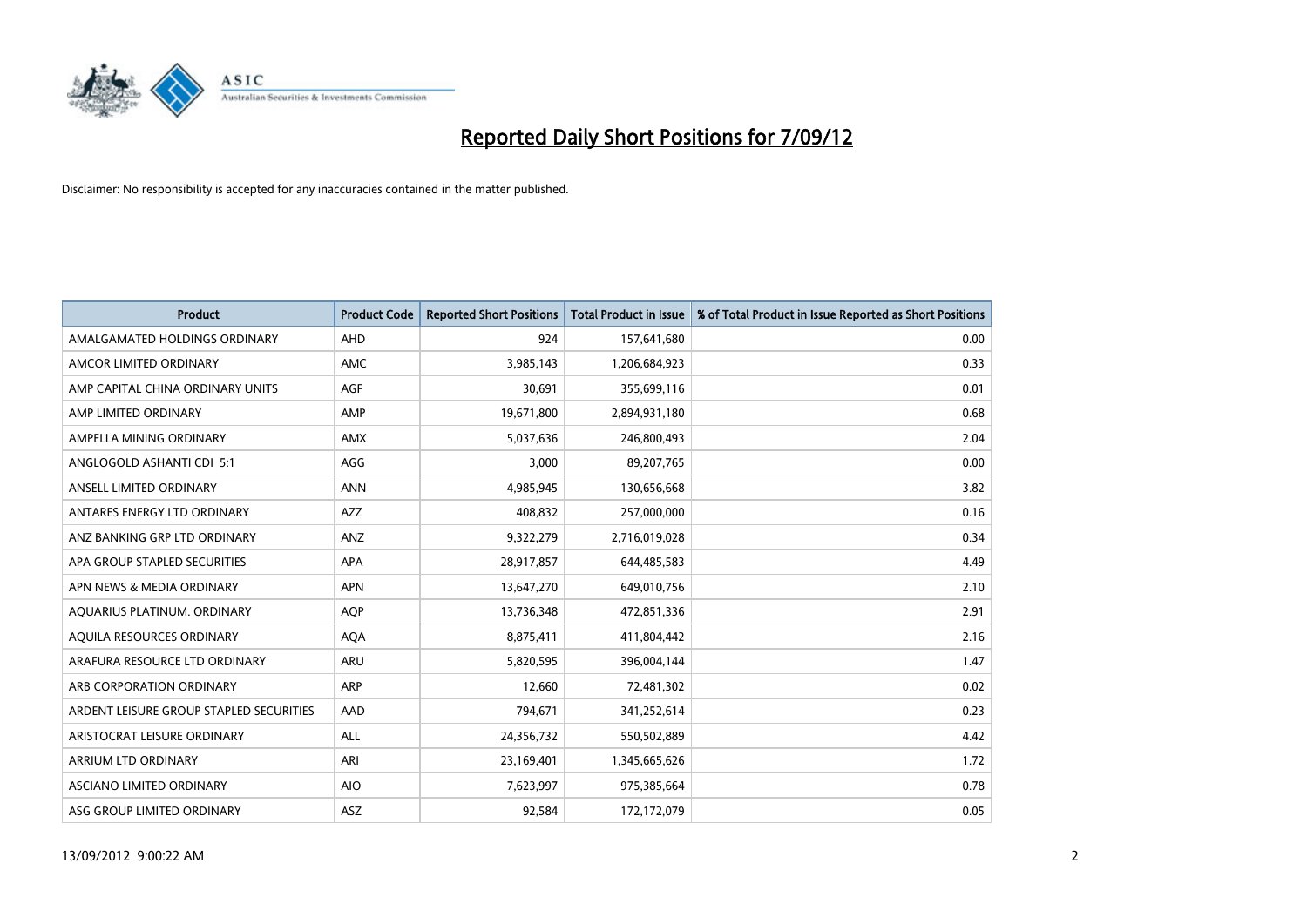

| <b>Product</b>                          | <b>Product Code</b> | <b>Reported Short Positions</b> | <b>Total Product in Issue</b> | % of Total Product in Issue Reported as Short Positions |
|-----------------------------------------|---------------------|---------------------------------|-------------------------------|---------------------------------------------------------|
| ASPEN GROUP ORD/UNITS STAPLED           | <b>APZ</b>          | 182,098                         | 600,507,326                   | 0.03                                                    |
| ASPIRE MINING LTD ORDINARY              | <b>AKM</b>          | 270,206                         | 620,594,556                   | 0.04                                                    |
| ASTRO JAP PROP GROUP STAPLED SECURITIES | AJA                 | 5,527                           | 58,445,002                    | 0.01                                                    |
| ASX LIMITED ORDINARY                    | <b>ASX</b>          | 3,569,056                       | 175,136,729                   | 2.04                                                    |
| ATLAS IRON LIMITED ORDINARY             | <b>AGO</b>          | 11,247,249                      | 904,580,993                   | 1.24                                                    |
| <b>AURORA OIL &amp; GAS ORDINARY</b>    | <b>AUT</b>          | 7,095,121                       | 447,885,778                   | 1.58                                                    |
| <b>AUSDRILL LIMITED ORDINARY</b>        | <b>ASL</b>          | 3,384,703                       | 304,530,621                   | 1.11                                                    |
| <b>AUSENCO LIMITED ORDINARY</b>         | <b>AAX</b>          | 718,204                         | 123,872,665                   | 0.58                                                    |
| AUSGOLD LIMITED ORDINARY                | <b>AUC</b>          | 50,000                          | 136,264,601                   | 0.04                                                    |
| <b>AUSTAL LIMITED ORDINARY</b>          | ASB                 | 178,436                         | 188,193,007                   | 0.09                                                    |
| AUSTIN ENGINEERING ORDINARY             | ANG                 | 188,423                         | 72,314,403                    | 0.26                                                    |
| AUSTRALAND PROPERTY STAPLED SECURITY    | <b>ALZ</b>          | 491,412                         | 576,846,597                   | 0.09                                                    |
| AUSTRALIAN AGRICULT. ORDINARY           | AAC                 | 311,262                         | 312,905,085                   | 0.10                                                    |
| AUSTRALIAN INFRASTR, UNITS/ORDINARY     | <b>AIX</b>          | 3,047,202                       | 620,733,944                   | 0.49                                                    |
| AUSTRALIAN PHARM, ORDINARY              | API                 | 222,987                         | 488,115,883                   | 0.05                                                    |
| AUTOMOTIVE HOLDINGS ORDINARY            | <b>AHE</b>          | 2                               | 260,579,682                   | 0.00                                                    |
| AVIENNINGS LIMITED ORDINARY             | AVI                 | 175,001                         | 274,588,694                   | 0.06                                                    |
| AWE LIMITED ORDINARY                    | <b>AWE</b>          | 4,046,452                       | 521,871,941                   | 0.78                                                    |
| AZIMUTH RES LTD ORDINARY                | <b>AZH</b>          | 1,333,092                       | 418,911,161                   | 0.32                                                    |
| <b>BANDANNA ENERGY ORDINARY</b>         | <b>BND</b>          | 3,874,585                       | 528,481,199                   | 0.73                                                    |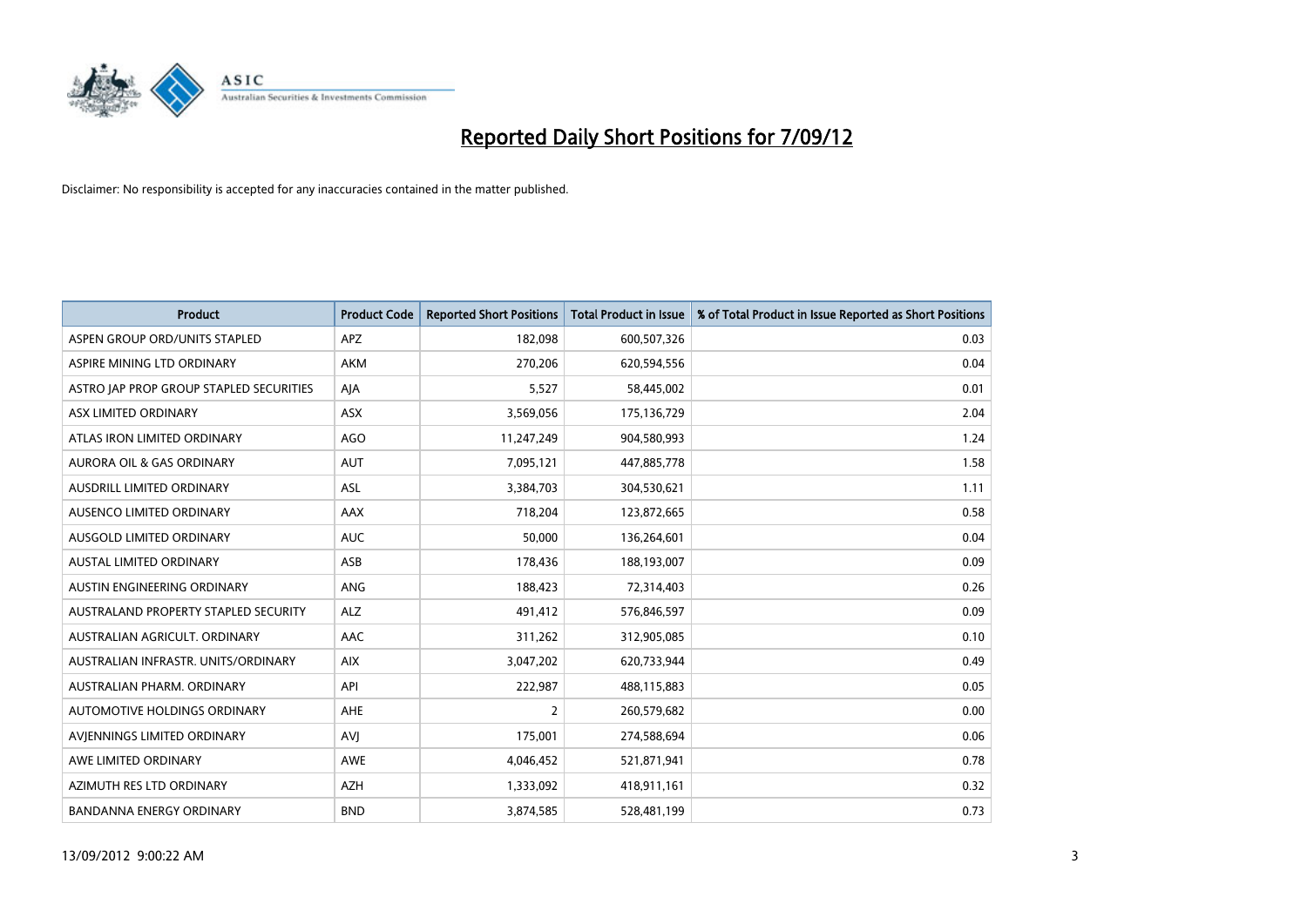

| <b>Product</b>                       | <b>Product Code</b> | <b>Reported Short Positions</b> | <b>Total Product in Issue</b> | % of Total Product in Issue Reported as Short Positions |
|--------------------------------------|---------------------|---------------------------------|-------------------------------|---------------------------------------------------------|
| BANK OF QUEENSLAND. ORDINARY         | <b>BOQ</b>          | 9,842,208                       | 308,797,224                   | 3.19                                                    |
| <b>BANNERMAN RESOURCES ORDINARY</b>  | <b>BMN</b>          | 10,000                          | 302,069,772                   | 0.00                                                    |
| <b>BASE RES LIMITED ORDINARY</b>     | <b>BSE</b>          | 650,510                         | 460,440,029                   | 0.14                                                    |
| BATHURST RESOURCES ORDINARY          | <b>BTU</b>          | 39,344,938                      | 696,747,997                   | 5.65                                                    |
| <b>BC IRON LIMITED ORDINARY</b>      | <b>BCI</b>          | 1,614                           | 103,861,000                   | 0.00                                                    |
| BEACH ENERGY LIMITED ORDINARY        | <b>BPT</b>          | 33,929,273                      | 1,256,183,762                 | 2.70                                                    |
| BEADELL RESOURCE LTD ORDINARY        | <b>BDR</b>          | 13,860,235                      | 724,704,752                   | 1.91                                                    |
| BENDIGO AND ADELAIDE ORDINARY        | <b>BEN</b>          | 9,339,727                       | 396,683,741                   | 2.35                                                    |
| BENITEC BIOPHARMA ORDINARY           | <b>BLT</b>          | 75,000                          | 970,628,529                   | 0.01                                                    |
| BERKELEY RESOURCES ORDINARY          | <b>BKY</b>          | 196,395                         | 179,393,273                   | 0.11                                                    |
| BETASHARES ASX RES ETF UNITS         | <b>ORE</b>          | 79,706                          | 6,120,745                     | 1.30                                                    |
| <b>BHP BILLITON LIMITED ORDINARY</b> | <b>BHP</b>          | 11,812,626                      | 3,211,691,105                 | 0.37                                                    |
| <b>BILLABONG ORDINARY</b>            | <b>BBG</b>          | 7,117,440                       | 478,944,292                   | 1.49                                                    |
| <b>BIOTA HOLDINGS ORDINARY</b>       | <b>BTA</b>          | 228,718                         | 182,763,651                   | 0.13                                                    |
| <b>BLACKTHORN RESOURCES ORDINARY</b> | <b>BTR</b>          | 136,824                         | 164,285,950                   | 0.08                                                    |
| BLUESCOPE STEEL LTD ORDINARY         | <b>BSL</b>          | 22,620,807                      | 3,349,185,247                 | 0.68                                                    |
| <b>BOART LONGYEAR ORDINARY</b>       | <b>BLY</b>          | 7,828,029                       | 461,163,412                   | 1.70                                                    |
| <b>BOOM LOGISTICS ORDINARY</b>       | <b>BOL</b>          | 27,958                          | 468,663,585                   | 0.01                                                    |
| BORAL LIMITED, ORDINARY              | <b>BLD</b>          | 48,222,567                      | 758,572,140                   | 6.36                                                    |
| <b>BRADKEN LIMITED ORDINARY</b>      | <b>BKN</b>          | 5,087,179                       | 169,240,662                   | 3.01                                                    |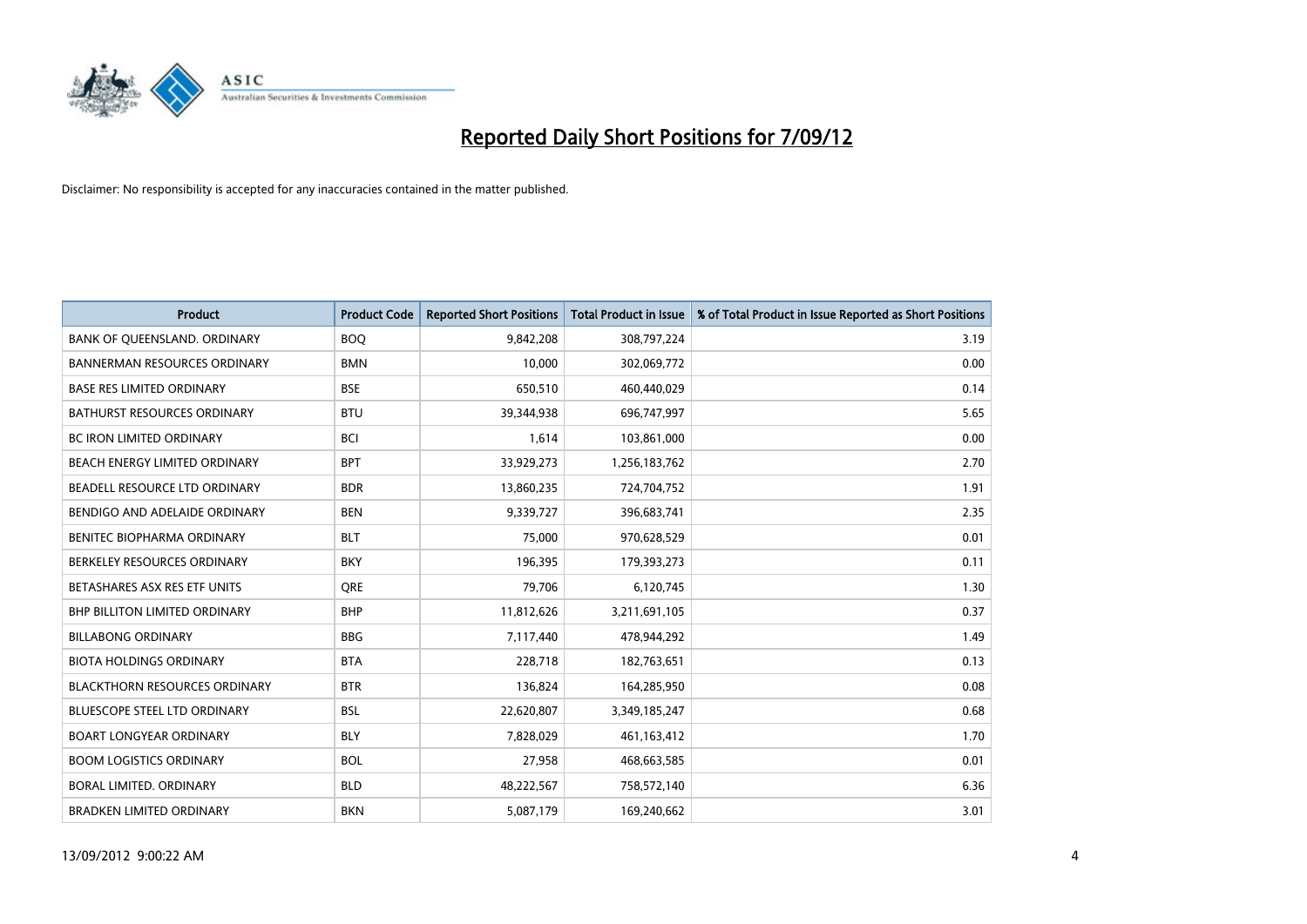

| <b>Product</b>                          | <b>Product Code</b> | <b>Reported Short Positions</b> | <b>Total Product in Issue</b> | % of Total Product in Issue Reported as Short Positions |
|-----------------------------------------|---------------------|---------------------------------|-------------------------------|---------------------------------------------------------|
| <b>BRAMBLES LIMITED ORDINARY</b>        | <b>BXB</b>          | 7,183,725                       | 1,555,202,130                 | 0.46                                                    |
| BT INVESTMENT MNGMNT ORDINARY           | <b>BTT</b>          | 374,242                         | 267,906,977                   | 0.14                                                    |
| <b>BUCCANEER ENERGY LTD ORDINARY</b>    | <b>BCC</b>          | 8,021,884                       | 1,133,975,491                 | 0.71                                                    |
| <b>BURU ENERGY ORDINARY</b>             | <b>BRU</b>          | 9,514,528                       | 251,032,144                   | 3.79                                                    |
| <b>BWP TRUST ORDINARY UNITS</b>         | <b>BWP</b>          | 3,627,348                       | 533,645,790                   | 0.68                                                    |
| CABCHARGE AUSTRALIA ORDINARY            | CAB                 | 4,994,358                       | 120,430,683                   | 4.15                                                    |
| <b>CALIBRE GROUP LTD ORDINARY</b>       | <b>CGH</b>          | 252,799                         | 293,192,506                   | 0.09                                                    |
| CALTEX AUSTRALIA ORDINARY               | <b>CTX</b>          | 4,156,586                       | 270,000,000                   | 1.54                                                    |
| CAPE LAMBERT RES LTD ORDINARY           | <b>CFE</b>          | 513,901                         | 689,108,792                   | 0.07                                                    |
| CARABELLA RES LTD ORDINARY              | <b>CLR</b>          | 505,295                         | 133,642,797                   | 0.38                                                    |
| <b>CARBON ENERGY ORDINARY</b>           | <b>CNX</b>          | 48,071                          | 776,306,566                   | 0.01                                                    |
| <b>CARDNO LIMITED ORDINARY</b>          | <b>CDD</b>          | 1,069,555                       | 138,578,044                   | 0.77                                                    |
| CARNARVON PETROLEUM ORDINARY            | <b>CVN</b>          | 102,056                         | 694,644,634                   | 0.01                                                    |
| CARSALES.COM LTD ORDINARY               | <b>CRZ</b>          | 17,800,154                      | 233,689,223                   | 7.62                                                    |
| CEDAR WOODS PROP. ORDINARY              | <b>CWP</b>          | 42,967                          | 72,189,514                    | 0.06                                                    |
| CENTRO RETAIL AUST ORD/UNIT STAPLED SEC | <b>CRF</b>          | 19,852,344                      | 1,427,391,696                 | 1.39                                                    |
| <b>CERAMIC FUEL CELLS ORDINARY</b>      | CFU                 | 721,814                         | 1,366,298,863                 | 0.05                                                    |
| CFS RETAIL TRUST GRP STAPLED SECURITIES | <b>CFX</b>          | 47,329,274                      | 2,828,495,659                 | 1.67                                                    |
| CHALLENGER DIV.PRO. STAPLED UNITS       | <b>CDI</b>          | 179,358                         | 214,101,013                   | 0.08                                                    |
| CHALLENGER INFRAST. STAPLED UNITS       | <b>CIF</b>          | 541,447                         | 316,223,785                   | 0.17                                                    |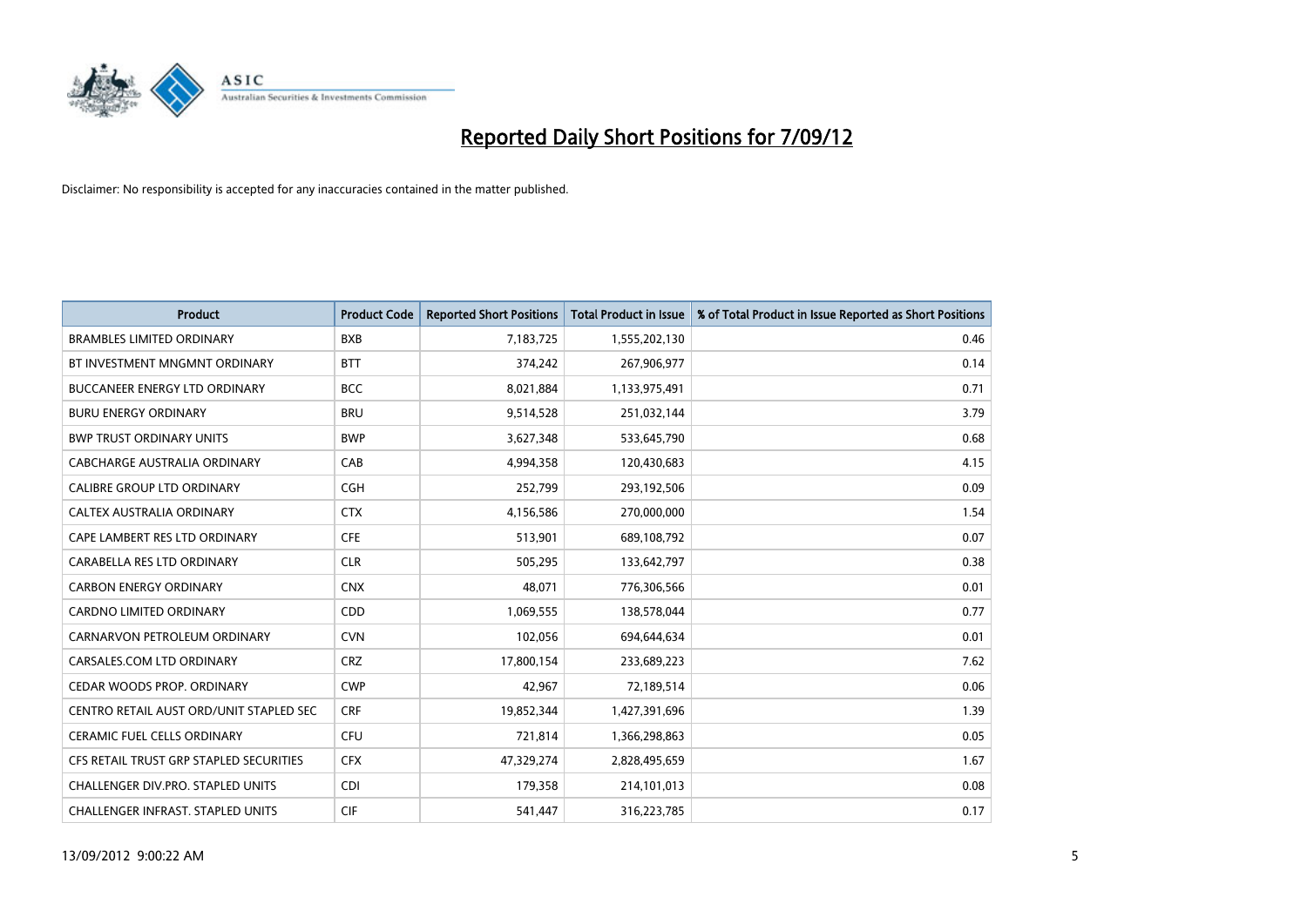

| <b>Product</b>                          | <b>Product Code</b> | <b>Reported Short Positions</b> | <b>Total Product in Issue</b> | % of Total Product in Issue Reported as Short Positions |
|-----------------------------------------|---------------------|---------------------------------|-------------------------------|---------------------------------------------------------|
| <b>CHALLENGER LIMITED ORDINARY</b>      | <b>CGF</b>          | 11,161,798                      | 544,652,710                   | 2.05                                                    |
| CHARTER HALL GROUP STAPLED US PROHIBIT. | <b>CHC</b>          | 342,376                         | 298,399,347                   | 0.11                                                    |
| <b>CHARTER HALL RETAIL UNITS</b>        | <b>COR</b>          | 965,053                         | 299,628,571                   | 0.32                                                    |
| <b>CHORUS LIMITED ORDINARY</b>          | <b>CNU</b>          | 1,117,305                       | 385,082,123                   | 0.29                                                    |
| CITIGOLD CORP LTD ORDINARY              | <b>CTO</b>          | 1,055,317                       | 1,238,622,051                 | 0.09                                                    |
| <b>CLOUGH LIMITED ORDINARY</b>          | <b>CLO</b>          | 104,396                         | 773,787,656                   | 0.01                                                    |
| <b>CNPR GRP UNITS/ORD STAPLED</b>       | <b>CNP</b>          | 2,537                           | 972,414,514                   | 0.00                                                    |
| COAL OF AFRICA LTD ORDINARY             | <b>CZA</b>          | 210,854                         | 766,042,402                   | 0.03                                                    |
| <b>COALSPUR MINES LTD ORDINARY</b>      | <b>CPL</b>          | 13,519,200                      | 620,729,899                   | 2.18                                                    |
| <b>COBAR CONSOLIDATED ORDINARY</b>      | CCU                 | 31,068                          | 210,101,187                   | 0.01                                                    |
| COCA-COLA AMATIL ORDINARY               | <b>CCL</b>          | 4,195,865                       | 761,319,007                   | 0.55                                                    |
| <b>COCHLEAR LIMITED ORDINARY</b>        | <b>COH</b>          | 5,803,505                       | 56,972,605                    | 10.19                                                   |
| COCKATOO COAL ORDINARY                  | <b>COK</b>          | 14,613,887                      | 1,016,746,908                 | 1.44                                                    |
| <b>COLLINS FOODS LTD ORDINARY</b>       | <b>CKF</b>          | 23,670                          | 93,000,003                    | 0.03                                                    |
| COMMONWEALTH BANK, ORDINARY             | <b>CBA</b>          | 22,348,644                      | 1,592,154,780                 | 1.40                                                    |
| <b>COMMONWEALTH PROP ORDINARY UNITS</b> | <b>CPA</b>          | 22,353,275                      | 2,347,003,413                 | 0.95                                                    |
| <b>COMPASS RESOURCES ORDINARY</b>       | <b>CMR</b>          | 7,472                           | 1,403,744,100                 | 0.00                                                    |
| COMPUTERSHARE LTD ORDINARY              | CPU                 | 8,286,535                       | 555,664,059                   | 1.49                                                    |
| CONSOLIDATED MEDIA, ORDINARY            | <b>CMI</b>          | 972,394                         | 561,834,996                   | 0.17                                                    |
| CONTINENTAL COAL LTD ORDINARY           | CCC                 | 983                             | 445,894,046                   | 0.00                                                    |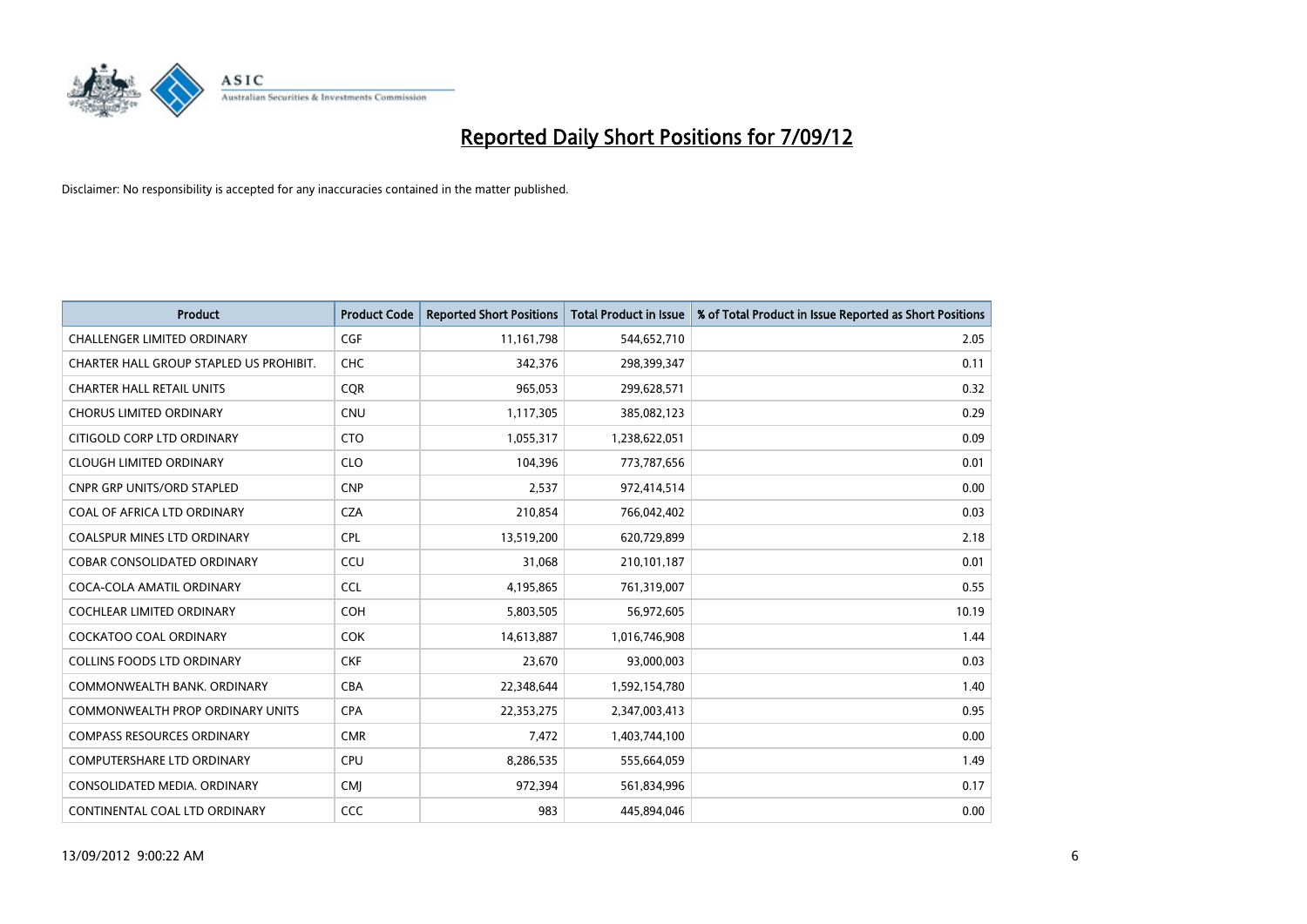

| <b>Product</b>                          | <b>Product Code</b> | <b>Reported Short Positions</b> | <b>Total Product in Issue</b> | % of Total Product in Issue Reported as Short Positions |
|-----------------------------------------|---------------------|---------------------------------|-------------------------------|---------------------------------------------------------|
| <b>COOPER ENERGY LTD ORDINARY</b>       | <b>COE</b>          | 58,419                          | 328,694,257                   | 0.02                                                    |
| <b>CREDIT CORP GROUP ORDINARY</b>       | <b>CCP</b>          | 49,901                          | 45,571,114                    | 0.11                                                    |
| <b>CROMWELL PROP STAPLED SECURITIES</b> | <b>CMW</b>          | 4,029                           | 1,172,569,708                 | 0.00                                                    |
| <b>CROWN LIMITED ORDINARY</b>           | <b>CWN</b>          | 4,974,645                       | 728,394,185                   | 0.68                                                    |
| <b>CSG LIMITED ORDINARY</b>             | CSV                 | 988,454                         | 282,567,499                   | 0.35                                                    |
| <b>CSL LIMITED ORDINARY</b>             | <b>CSL</b>          | 3,893,354                       | 505,573,127                   | 0.77                                                    |
| <b>CSR LIMITED ORDINARY</b>             | <b>CSR</b>          | 44,536,426                      | 506,000,315                   | 8.80                                                    |
| <b>CUDECO LIMITED ORDINARY</b>          | CDU                 | 5,429,761                       | 188,043,961                   | 2.89                                                    |
| CUE ENERGY RESOURCE ORDINARY            | <b>CUE</b>          | 24,777                          | 698,119,720                   | 0.00                                                    |
| DART ENERGY LTD ORDINARY                | <b>DTE</b>          | 16,501,005                      | 769,240,406                   | 2.15                                                    |
| DAVID JONES LIMITED ORDINARY            | <b>DJS</b>          | 50,356,374                      | 528,655,600                   | 9.53                                                    |
| DECMIL GROUP LIMITED ORDINARY           | <b>DCG</b>          | 1,036,289                       | 167,567,757                   | 0.62                                                    |
| DEEP YELLOW LIMITED ORDINARY            | <b>DYL</b>          | 2                               | 1,269,412,056                 | 0.00                                                    |
| DEXUS PROPERTY GROUP STAPLED UNITS      | <b>DXS</b>          | 11,545,167                      | 4,839,024,176                 | 0.24                                                    |
| DISCOVERY METALS LTD ORDINARY           | <b>DML</b>          | 11,735,752                      | 483,794,898                   | 2.43                                                    |
| DOMINO PIZZA ENTERPR ORDINARY           | <b>DMP</b>          | 290,861                         | 70,092,674                    | 0.41                                                    |
| DORAY MINERALS LTD ORDINARY             | <b>DRM</b>          | 189,464                         | 81,626,525                    | 0.23                                                    |
| DOWNER EDI LIMITED ORDINARY             | <b>DOW</b>          | 16,009,326                      | 429,100,296                   | 3.73                                                    |
| DRILLSEARCH ENERGY ORDINARY             | <b>DLS</b>          | 3,116,905                       | 386,468,803                   | 0.81                                                    |
| DUET GROUP STAPLED US PROHIBIT.         | <b>DUE</b>          | 7,249,122                       | 1,116,638,606                 | 0.65                                                    |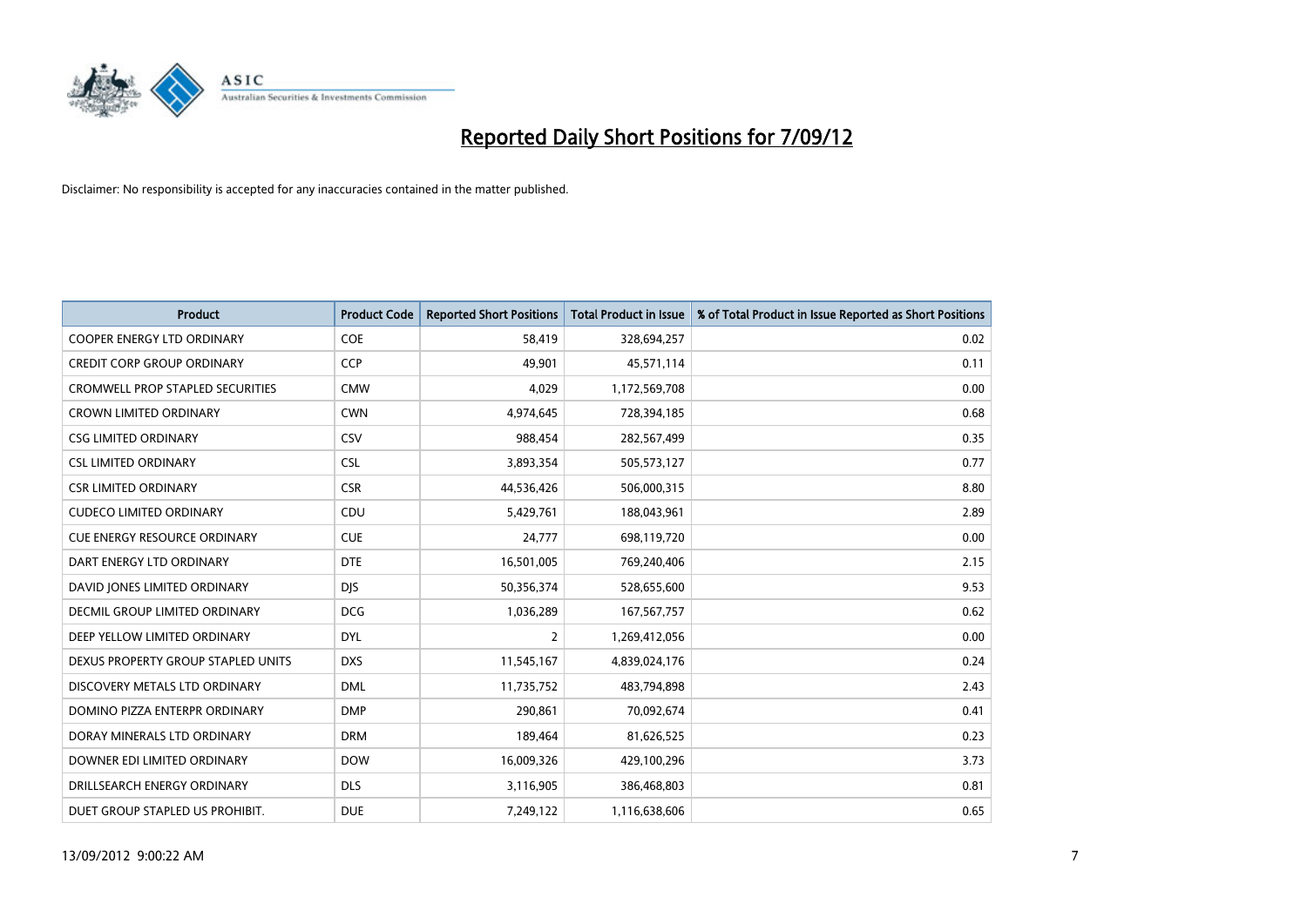

| <b>Product</b>                        | <b>Product Code</b> | <b>Reported Short Positions</b> | <b>Total Product in Issue</b> | % of Total Product in Issue Reported as Short Positions |
|---------------------------------------|---------------------|---------------------------------|-------------------------------|---------------------------------------------------------|
| DULUXGROUP LIMITED ORDINARY           | <b>DLX</b>          | 7,775,528                       | 368,984,902                   | 2.11                                                    |
| DWS LTD ORDINARY                      | <b>DWS</b>          | 2,372                           | 132,362,763                   | 0.00                                                    |
| ECHO ENTERTAINMENT ORDINARY           | EGP                 | 15,545,485                      | 825,672,730                   | 1.88                                                    |
| ELDERS LIMITED ORDINARY               | <b>ELD</b>          | 18,380,075                      | 448,598,480                   | 4.10                                                    |
| ELEMENTAL MINERALS ORDINARY           | <b>ELM</b>          | 222,127                         | 243,614,280                   | 0.09                                                    |
| ELEMENTOS LIMITED ORDINARY            | <b>ELT</b>          | 16                              | 82,383,526                    | 0.00                                                    |
| <b>EMECO HOLDINGS ORDINARY</b>        | <b>EHL</b>          | 7,334,302                       | 631,237,586                   | 1.16                                                    |
| <b>ENDEAVOUR MIN CORP CDI 1:1</b>     | <b>EVR</b>          | 131,046                         | 117,423,514                   | 0.11                                                    |
| ENERGY RESOURCES ORDINARY 'A'         | ERA                 | 7,359,072                       | 517,725,062                   | 1.42                                                    |
| <b>ENERGY WORLD CORPOR, ORDINARY</b>  | <b>EWC</b>          | 18,388,876                      | 1,734,166,672                 | 1.06                                                    |
| ENVESTRA LIMITED ORDINARY             | <b>ENV</b>          | 15,918,719                      | 1,572,392,111                 | 1.01                                                    |
| EQUATORIAL RES LTD ORDINARY           | <b>EQX</b>          | 77,033                          | 117,235,353                   | 0.07                                                    |
| EVOLUTION MINING LTD ORDINARY         | <b>EVN</b>          | 1,839,283                       | 707,605,713                   | 0.26                                                    |
| FAIRFAX MEDIA LTD ORDINARY            | <b>FXI</b>          | 268,389,955                     | 2,351,955,725                 | 11.41                                                   |
| <b>FAR LTD ORDINARY</b>               | <b>FAR</b>          | 21,000,000                      | 2,499,846,742                 | 0.84                                                    |
| FINBAR GROUP LIMITED ORDINARY         | <b>FRI</b>          | 17,473                          | 214,172,868                   | 0.01                                                    |
| FKP PROPERTY GROUP STAPLED SECURITIES | <b>FKP</b>          | 51,435,185                      | 1,212,083,417                 | 4.24                                                    |
| FLEETWOOD CORP ORDINARY               | <b>FWD</b>          | 976,735                         | 59,241,388                    | 1.65                                                    |
| FLETCHER BUILDING ORDINARY            | <b>FBU</b>          | 10,841,983                      | 682,866,936                   | 1.59                                                    |
| <b>FLEXIGROUP LIMITED ORDINARY</b>    | <b>FXL</b>          | 20.125                          | 284.486.499                   | 0.01                                                    |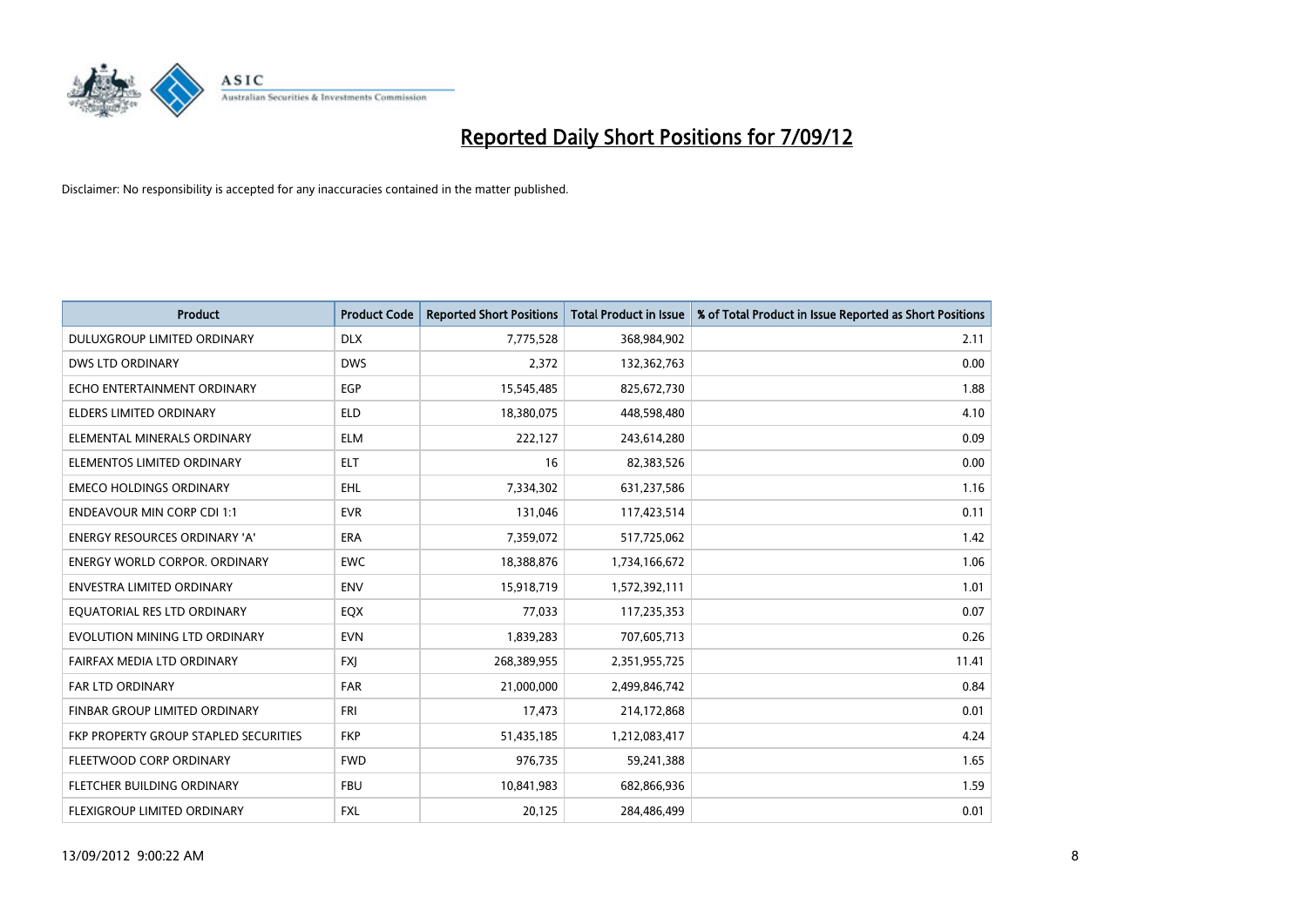

| <b>Product</b>                            | <b>Product Code</b> | <b>Reported Short Positions</b> | <b>Total Product in Issue</b> | % of Total Product in Issue Reported as Short Positions |
|-------------------------------------------|---------------------|---------------------------------|-------------------------------|---------------------------------------------------------|
| <b>FLIGHT CENTRE ORDINARY</b>             | FLT.                | 13,226,594                      | 100,072,666                   | 13.22                                                   |
| FLINDERS MINES LTD ORDINARY               | <b>FMS</b>          | 991,670                         | 1,821,300,404                 | 0.05                                                    |
| <b>FOCUS MINERALS LTD ORDINARY</b>        | <b>FML</b>          | 863,605                         | 4,320,773,701                 | 0.02                                                    |
| FORGE GROUP LIMITED ORDINARY              | FGE                 | 569,652                         | 86,169,014                    | 0.66                                                    |
| FORTESCUE METALS GRP ORDINARY             | <b>FMG</b>          | 218,139,839                     | 3,113,798,659                 | 7.01                                                    |
| <b>G.U.D. HOLDINGS ORDINARY</b>           | GUD                 | 1,422,221                       | 71,341,319                    | 1.99                                                    |
| <b>GALAXY RESOURCES ORDINARY</b>          | <b>GXY</b>          | 6,032,047                       | 506,359,341                   | 1.19                                                    |
| <b>GENETIC TECHNOLOGIES ORDINARY</b>      | <b>GTG</b>          | 647,400                         | 464,771,819                   | 0.14                                                    |
| <b>GEODYNAMICS LIMITED ORDINARY</b>       | GDY                 | 852                             | 406,452,608                   | 0.00                                                    |
| <b>GINDALBIE METALS LTD ORDINARY</b>      | GBG                 | 57,979,357                      | 1,247,487,454                 | 4.65                                                    |
| <b>GOLD ROAD RES LTD ORDINARY</b>         | GOR                 | 153,292                         | 390,015,665                   | 0.04                                                    |
| <b>GOODMAN FIELDER, ORDINARY</b>          | GFF                 | 37,925,308                      | 1,955,559,207                 | 1.94                                                    |
| <b>GOODMAN GROUP STAPLED US PROHIBIT.</b> | <b>GMG</b>          | 14,180,479                      | 1,607,517,309                 | 0.88                                                    |
| <b>GPT GROUP STAPLED SEC.</b>             | <b>GPT</b>          | 4,591,014                       | 1,766,785,075                 | 0.26                                                    |
| <b>GRAINCORP LIMITED A CLASS ORDINARY</b> | <b>GNC</b>          | 2,616,034                       | 198,318,900                   | 1.32                                                    |
| <b>GRANGE RESOURCES. ORDINARY</b>         | GRR                 | 3,363,074                       | 1,155,487,102                 | 0.29                                                    |
| <b>GREENLAND MIN EN LTD ORDINARY</b>      | GGG                 | 3,642,199                       | 416,590,488                   | 0.87                                                    |
| <b>GRYPHON MINERALS LTD ORDINARY</b>      | GRY                 | 18,686,622                      | 348,264,983                   | 5.37                                                    |
| <b>GUILDFORD COAL LTD ORDINARY</b>        | <b>GUF</b>          | 1,970,364                       | 521,046,899                   | 0.38                                                    |
| <b>GUIARAT NRE COAL LTD ORDINARY</b>      | <b>GNM</b>          | 588.100                         | 1,123,137,858                 | 0.05                                                    |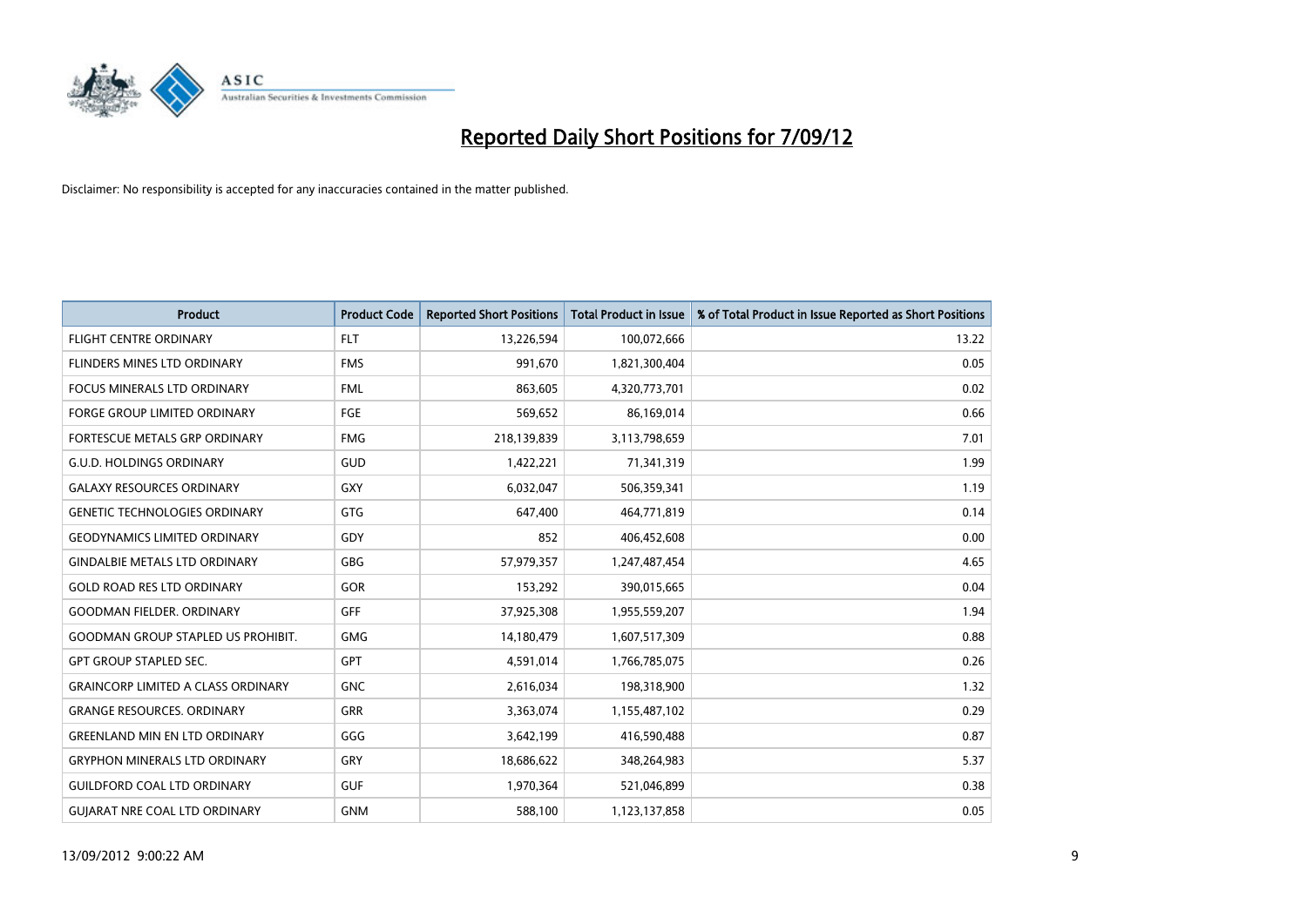

| <b>Product</b>                           | <b>Product Code</b> | <b>Reported Short Positions</b> | <b>Total Product in Issue</b> | % of Total Product in Issue Reported as Short Positions |
|------------------------------------------|---------------------|---------------------------------|-------------------------------|---------------------------------------------------------|
| <b>GUNNS LIMITED ORDINARY</b>            | <b>GNS</b>          | 55,105,305                      | 848,401,559                   | 6.50                                                    |
| <b>GWA GROUP LTD ORDINARY</b>            | <b>GWA</b>          | 12,750,418                      | 302,005,514                   | 4.22                                                    |
| HARVEY NORMAN ORDINARY                   | <b>HVN</b>          | 93,865,248                      | 1,062,316,784                 | 8.84                                                    |
| HASTIE GROUP LIMITED ORDINARY            | <b>HST</b>          | 233,914                         | 137,353,504                   | 0.17                                                    |
| HASTINGS DIVERSIFIED STAPLED SECURITY    | <b>HDF</b>          | 8,330,885                       | 530,001,072                   | 1.57                                                    |
| <b>HENDERSON GROUP CDI 1:1</b>           | <b>HGG</b>          | 8,149,281                       | 703,767,300                   | 1.16                                                    |
| HFA HOLDINGS LIMITED ORDINARY            | <b>HFA</b>          | 3.809                           | 117,332,831                   | 0.00                                                    |
| <b>HIGHLANDS PACIFIC ORDINARY</b>        | <b>HIG</b>          | 850,000                         | 789,132,854                   | 0.11                                                    |
| HILLGROVE RES LTD ORDINARY               | <b>HGO</b>          | 6,319,694                       | 1,022,760,221                 | 0.62                                                    |
| HILLS HOLDINGS LTD ORDINARY              | <b>HIL</b>          | 2,908,982                       | 246,500,444                   | 1.18                                                    |
| HORIZON OIL LIMITED ORDINARY             | <b>HZN</b>          | 26,475,521                      | 1,130,811,515                 | 2.34                                                    |
| <b>ICON ENERGY LIMITED ORDINARY</b>      | <b>ICN</b>          | 72                              | 469,301,394                   | 0.00                                                    |
| <b>IINET LIMITED ORDINARY</b>            | <b>IIN</b>          | 1,102                           | 160,968,847                   | 0.00                                                    |
| <b>ILUKA RESOURCES ORDINARY</b>          | ILU                 | 46, 161, 701                    | 418,700,517                   | 11.02                                                   |
| IMDEX LIMITED ORDINARY                   | <b>IMD</b>          | 1,283,370                       | 208,235,426                   | 0.62                                                    |
| <b>INCITEC PIVOT ORDINARY</b>            | <b>IPL</b>          | 1,390,548                       | 1,628,730,107                 | 0.09                                                    |
| <b>INDEPENDENCE GROUP ORDINARY</b>       | <b>IGO</b>          | 11,484,437                      | 232,882,535                   | 4.93                                                    |
| INDOPHIL RESOURCES ORDINARY              | <b>IRN</b>          | 934,920                         | 1,203,146,194                 | 0.08                                                    |
| <b>INDUSTREA LIMITED ORDINARY</b>        | <b>IDL</b>          | 7,315,388                       | 370,268,218                   | 1.98                                                    |
| <b>INFIGEN ENERGY STAPLED SECURITIES</b> | <b>IFN</b>          | 3,201,723                       | 762,265,972                   | 0.42                                                    |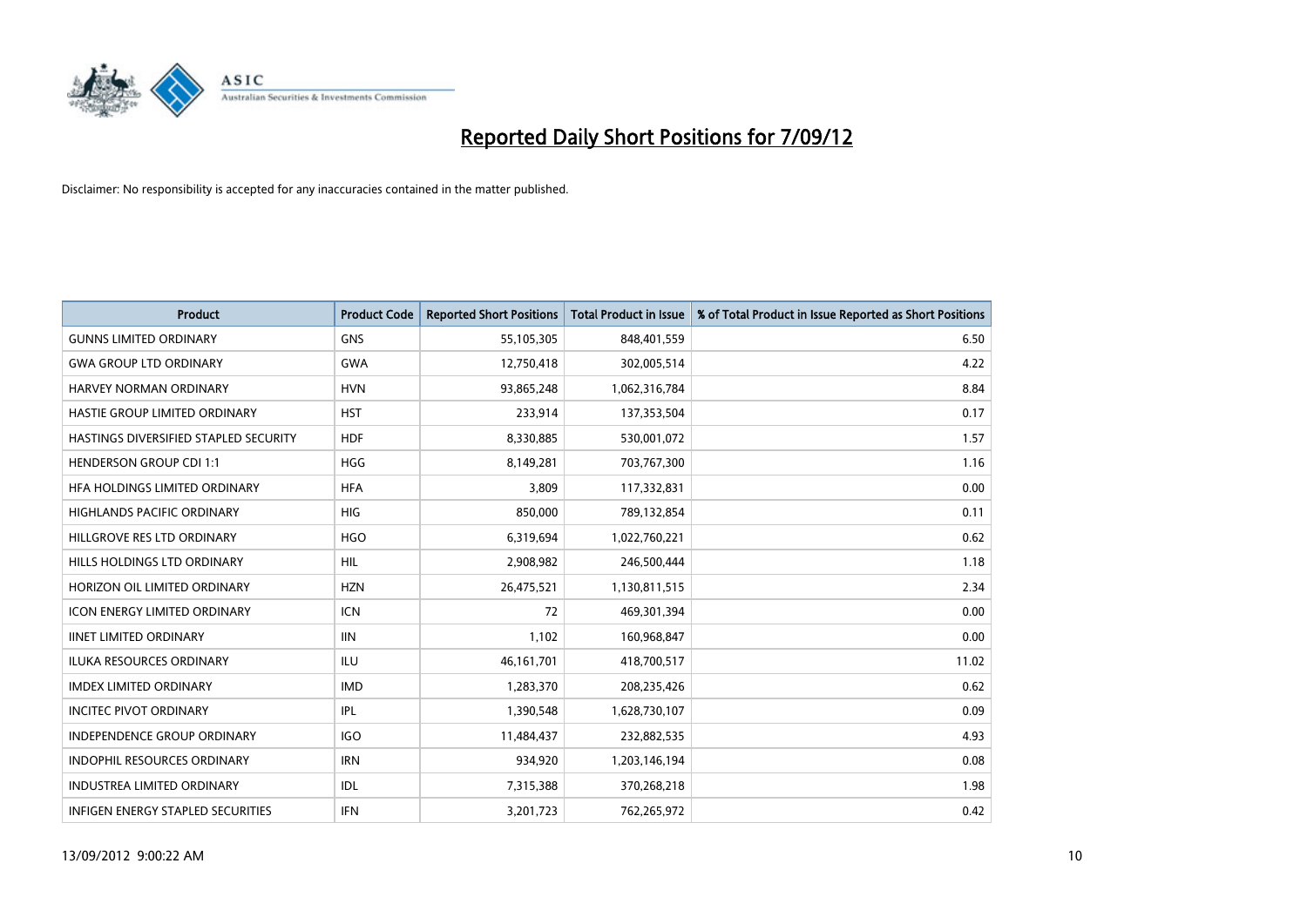

| <b>Product</b>                                  | <b>Product Code</b> | <b>Reported Short Positions</b> | <b>Total Product in Issue</b> | % of Total Product in Issue Reported as Short Positions |
|-------------------------------------------------|---------------------|---------------------------------|-------------------------------|---------------------------------------------------------|
| <b>INSURANCE AUSTRALIA ORDINARY</b>             | IAG                 | 5,455,351                       | 2,079,034,021                 | 0.26                                                    |
| INTEGRA MINING LTD. ORDINARY                    | <b>IGR</b>          | 2,164,433                       | 934,440,899                   | 0.23                                                    |
| <b>INTREPID MINES ORDINARY</b>                  | <b>IAU</b>          | 7,331,748                       | 553,657,757                   | 1.32                                                    |
| INVESTA OFFICE FUND STAPLED SECURITIES          | <b>IOF</b>          | 2,656,248                       | 614,047,458                   | 0.43                                                    |
| <b>INVOCARE LIMITED ORDINARY</b>                | IVC                 | 3,318,669                       | 110,030,298                   | 3.02                                                    |
| ION LIMITED ORDINARY                            | <b>ION</b>          | 164,453                         | 256,365,105                   | 0.06                                                    |
| <b>IOOF HOLDINGS LTD ORDINARY</b>               | IFL                 | 2,565,656                       | 229,794,395                   | 1.12                                                    |
| <b>IRESS LIMITED ORDINARY</b>                   | <b>IRE</b>          | 3,304,416                       | 128,428,871                   | 2.57                                                    |
| <b>IRON ORE HOLDINGS ORDINARY</b>               | <b>IOH</b>          | 43,628                          | 161,174,005                   | 0.03                                                    |
| ISHARES GLB HEALTH CDI 1:1                      | X                   | 2,147                           | 13,050,000                    | 0.02                                                    |
| ISHARES MSCI AUS 200 ISHARES MSCI AUS 200       | <b>IOZ</b>          | 10,064                          | 5,705,098                     | 0.18                                                    |
| <b>ISHARES MSCI S KOREA CDI 1:1</b>             | <b>IKO</b>          | 6,777                           | 51,900,000                    | 0.01                                                    |
| <b>IVANHOE AUSTRALIA ORDINARY</b>               | <b>IVA</b>          | 3,234,145                       | 554,687,635                   | 0.58                                                    |
| <b>JAMES HARDIE INDUST CHESS DEPOSITARY INT</b> | <b>IHX</b>          | 8,817,218                       | 438,480,130                   | 2.01                                                    |
| <b>JB HI-FI LIMITED ORDINARY</b>                | <b>IBH</b>          | 20,504,677                      | 98,850,643                    | 20.74                                                   |
| <b>JUPITER MINES ORDINARY</b>                   | <b>IMS</b>          | 158                             | 2,281,835,383                 | 0.00                                                    |
| KAGARA LTD ORDINARY                             | <b>KZL</b>          | 3,000,879                       | 798,953,117                   | 0.38                                                    |
| KANGAROO RES LTD ORDINARY                       | <b>KRL</b>          | 2,176,664                       | 3,434,430,012                 | 0.06                                                    |
| KAROON GAS AUSTRALIA ORDINARY                   | <b>KAR</b>          | 1,119,793                       | 221,420,769                   | 0.51                                                    |
| KATHMANDU HOLD LTD ORDINARY                     | <b>KMD</b>          | 1,280,491                       | 200,165,940                   | 0.64                                                    |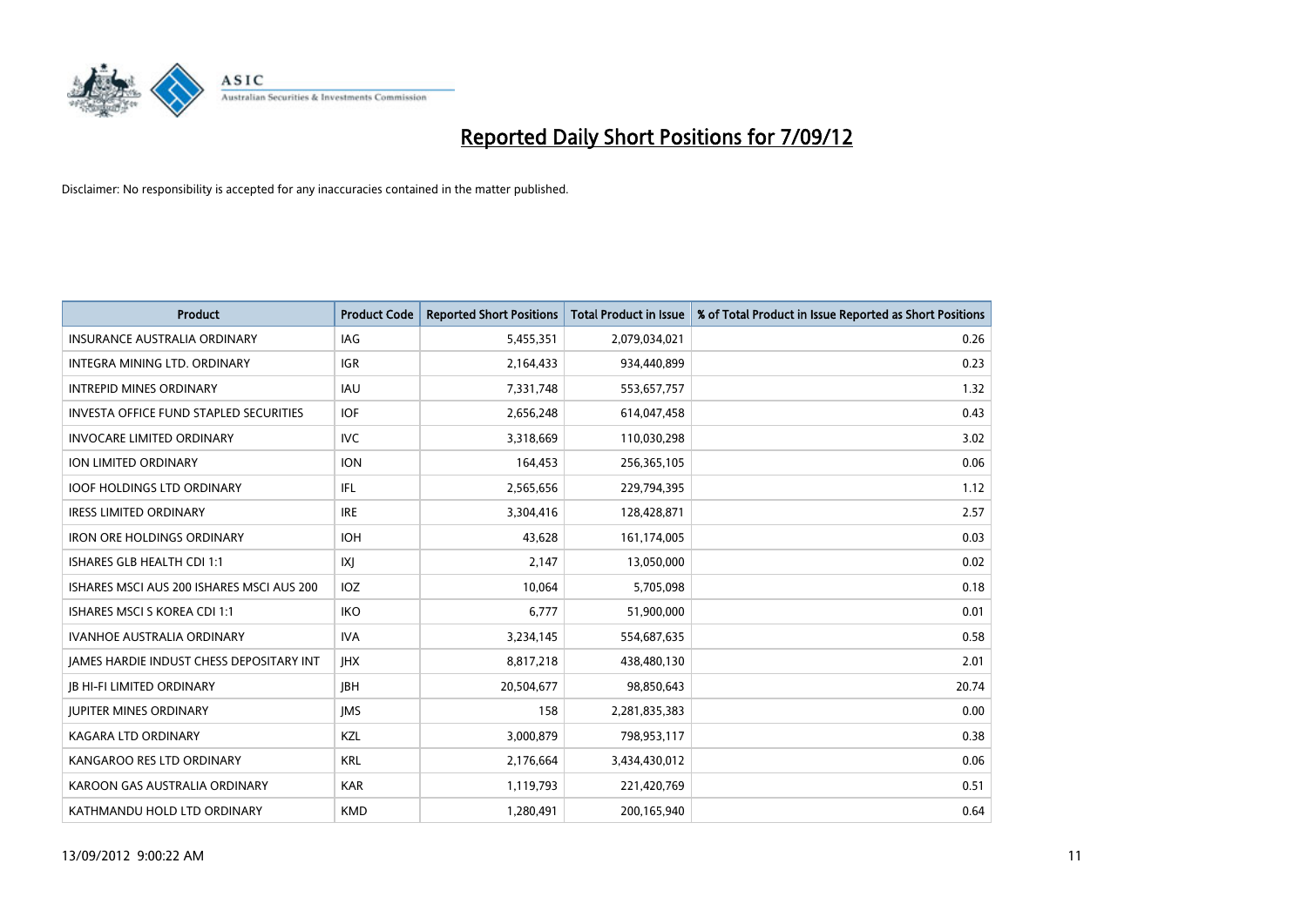

| <b>Product</b>                        | <b>Product Code</b> | <b>Reported Short Positions</b> | <b>Total Product in Issue</b> | % of Total Product in Issue Reported as Short Positions |
|---------------------------------------|---------------------|---------------------------------|-------------------------------|---------------------------------------------------------|
| <b>KBL MINING LIMITED ORDINARY</b>    | <b>KBL</b>          | 1.820                           | 285,421,456                   | 0.00                                                    |
| KENTOR GOLD LIMITED ORDINARY          | KGL                 | 275                             | 140,040,563                   | 0.00                                                    |
| KINGSGATE CONSOLID. ORDINARY          | <b>KCN</b>          | 7,374,674                       | 151,347,122                   | 4.87                                                    |
| KINGSROSE MINING LTD ORDINARY         | <b>KRM</b>          | 58,593                          | 289,243,617                   | 0.02                                                    |
| LEIGHTON HOLDINGS ORDINARY            | LEI                 | 14,390,367                      | 337,087,596                   | 4.27                                                    |
| LEND LEASE GROUP UNIT/ORD STAPLED     | LLC                 | 6,746,177                       | 572,789,827                   | 1.18                                                    |
| LINC ENERGY LTD ORDINARY              | <b>LNC</b>          | 43,610,059                      | 504,487,631                   | 8.64                                                    |
| LIQUEFIED NATURAL ORDINARY            | <b>LNG</b>          | 272,800                         | 267,699,015                   | 0.10                                                    |
| LYNAS CORPORATION ORDINARY            | <b>LYC</b>          | 224,102,519                     | 1,715,029,131                 | 13.07                                                   |
| <b>M2 TELECOMMUNICATION ORDINARY</b>  | <b>MTU</b>          | 2,536,353                       | 156,581,954                   | 1.62                                                    |
| MACA LIMITED ORDINARY                 | <b>MLD</b>          | 36,673                          | 150,000,000                   | 0.02                                                    |
| <b>MACMAHON HOLDINGS ORDINARY</b>     | <b>MAH</b>          | 5,168,263                       | 741,316,038                   | 0.70                                                    |
| MACQ ATLAS ROADS GRP ORDINARY STAPLED | <b>MQA</b>          | 5,166,532                       | 478,531,436                   | 1.08                                                    |
| MACQUARIE GROUP LTD ORDINARY          | <b>MOG</b>          | 7,021,219                       | 340,046,521                   | 2.06                                                    |
| MAGELLAN FLAGSHIP ORDINARY            | <b>MFF</b>          | 320                             | 344,844,354                   | 0.00                                                    |
| MARENGO MINING ORDINARY               | <b>MGO</b>          | 39,850                          | 1,137,720,551                 | 0.00                                                    |
| <b>MATRIX C &amp; E LTD ORDINARY</b>  | <b>MCE</b>          | 1,076,622                       | 94,555,428                    | 1.14                                                    |
| MAVERICK DRILLING ORDINARY            | <b>MAD</b>          | 4,400,524                       | 316,613,894                   | 1.39                                                    |
| MCMILLAN SHAKESPEARE ORDINARY         | <b>MMS</b>          | 2,411                           | 74,523,965                    | 0.00                                                    |
| MEDUSA MINING LTD ORDINARY            | <b>MML</b>          | 1,517,412                       | 188,903,911                   | 0.80                                                    |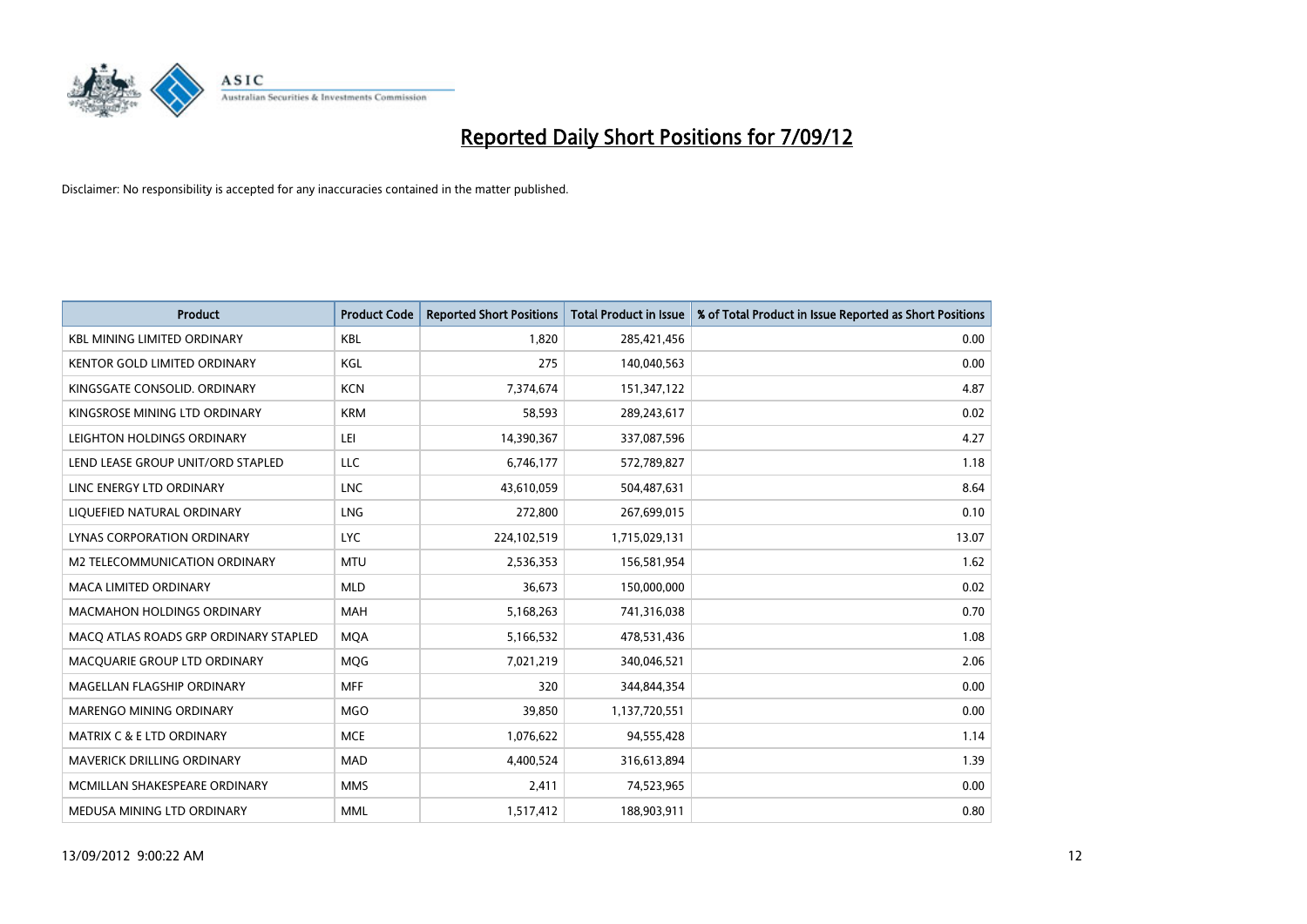

| <b>Product</b>                    | <b>Product Code</b> | <b>Reported Short Positions</b> | <b>Total Product in Issue</b> | % of Total Product in Issue Reported as Short Positions |
|-----------------------------------|---------------------|---------------------------------|-------------------------------|---------------------------------------------------------|
| MELBOURNE IT LIMITED ORDINARY     | <b>MLB</b>          | 50.002                          | 81,965,992                    | 0.06                                                    |
| MEO AUSTRALIA LTD ORDINARY        | <b>MEO</b>          | 4,933,120                       | 539,913,260                   | 0.91                                                    |
| <b>MERMAID MARINE ORDINARY</b>    | <b>MRM</b>          | 1,562,565                       | 219,453,350                   | 0.71                                                    |
| MESOBLAST LIMITED ORDINARY        | <b>MSB</b>          | 18,467,383                      | 284,478,361                   | 6.49                                                    |
| METALS X LIMITED ORDINARY         | <b>MLX</b>          | 1,830,817                       | 1,316,663,257                 | 0.14                                                    |
| METCASH LIMITED ORDINARY          | <b>MTS</b>          | 48,166,067                      | 880,704,786                   | 5.47                                                    |
| METMINCO LIMITED ORDINARY         | <b>MNC</b>          | 13,542                          | 1,749,541,573                 | 0.00                                                    |
| MICLYN EXP OFFSHR ORDINARY        | <b>MIO</b>          | 73,051                          | 278,515,705                   | 0.03                                                    |
| MILTON CORPORATION ORDINARY       | <b>MLT</b>          | 12,800                          | 121,625,655                   | 0.01                                                    |
| MINCOR RESOURCES NL ORDINARY      | <b>MCR</b>          | 975,619                         | 188,208,274                   | 0.52                                                    |
| MINERAL DEPOSITS ORDINARY         | <b>MDL</b>          | 489,313                         | 83,538,786                    | 0.59                                                    |
| MINERAL RESOURCES, ORDINARY       | <b>MIN</b>          | 5,768,398                       | 184,956,018                   | 3.12                                                    |
| MIRABELA NICKEL LTD ORDINARY      | <b>MBN</b>          | 12,423,477                      | 876,571,645                   | 1.42                                                    |
| MIRVAC GROUP STAPLED SECURITIES   | <b>MGR</b>          | 15,998,314                      | 3,425,587,451                 | 0.47                                                    |
| MOLOPO ENERGY LTD ORDINARY        | <b>MPO</b>          | 1,060,844                       | 245,849,711                   | 0.43                                                    |
| MOLY MINES LIMITED ORDINARY       | <b>MOL</b>          | 101                             | 384,893,989                   | 0.00                                                    |
| MONADELPHOUS GROUP ORDINARY       | <b>MND</b>          | 5,203,867                       | 88,674,327                    | 5.87                                                    |
| MORTGAGE CHOICE LTD ORDINARY      | <b>MOC</b>          | 2,270,632                       | 120,969,572                   | 1.88                                                    |
| <b>MOUNT GIBSON IRON ORDINARY</b> | <b>MGX</b>          | 5,585,082                       | 1,085,728,430                 | 0.51                                                    |
| MURCHISON METALS LTD ORDINARY     | <b>MMX</b>          | 1,606,333                       | 450,427,346                   | 0.36                                                    |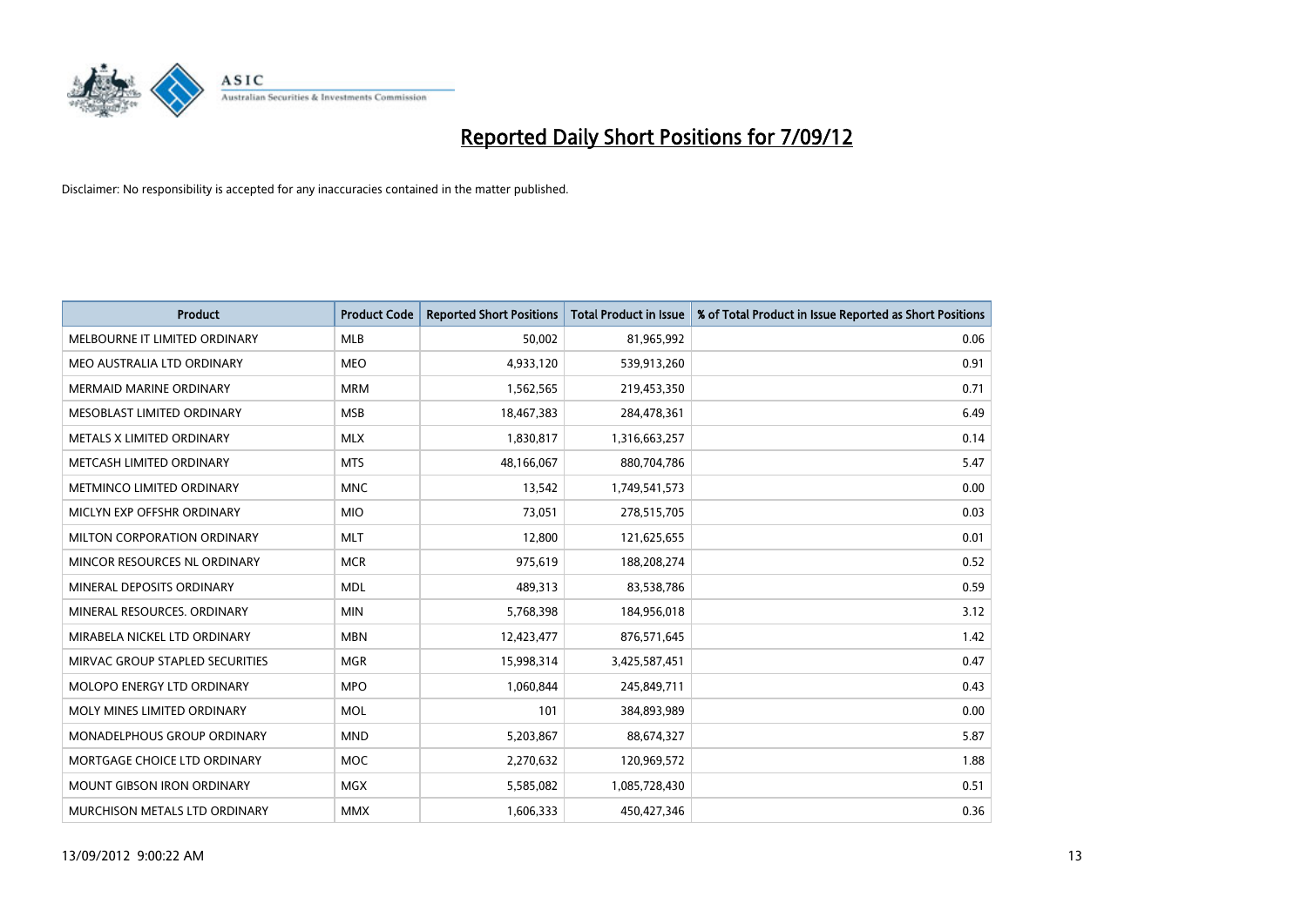

| <b>Product</b>                    | <b>Product Code</b> | <b>Reported Short Positions</b> | <b>Total Product in Issue</b> | % of Total Product in Issue Reported as Short Positions |
|-----------------------------------|---------------------|---------------------------------|-------------------------------|---------------------------------------------------------|
| <b>MYER HOLDINGS LTD ORDINARY</b> | <b>MYR</b>          | 57,791,276                      | 583,384,551                   | 9.91                                                    |
| MYSTATE LIMITED ORDINARY          | <b>MYS</b>          | 20,991                          | 87,012,663                    | 0.02                                                    |
| NATIONAL AUST. BANK ORDINARY      | <b>NAB</b>          | 29,066,381                      | 2,273,158,183                 | 1.28                                                    |
| NAVITAS LIMITED ORDINARY          | <b>NVT</b>          | 11,963,655                      | 375,318,628                   | 3.19                                                    |
| NEON ENERGY LIMITED ORDINARY      | <b>NEN</b>          | 3,539,665                       | 439,739,518                   | 0.80                                                    |
| NEW HOPE CORPORATION ORDINARY     | <b>NHC</b>          | 3,102,920                       | 830,411,534                   | 0.37                                                    |
| NEWCREST MINING ORDINARY          | <b>NCM</b>          | 1,600,395                       | 765,000,000                   | 0.21                                                    |
| NEWS CORP A NON-VOTING CDI        | <b>NWSLV</b>        | 3,320,097                       | 1,563,924,615                 | 0.21                                                    |
| NEWS CORP B VOTING CDI            | <b>NWS</b>          | 1,311,662                       | 798,520,953                   | 0.16                                                    |
| NEWSAT LIMITED ORDINARY           | <b>NWT</b>          | 70,000                          | 233,052,157                   | 0.03                                                    |
| NEXTDC LIMITED ORDINARY           | <b>NXT</b>          | 2,433,839                       | 150,602,388                   | 1.62                                                    |
| NEXUS ENERGY LIMITED ORDINARY     | <b>NXS</b>          | 3,162,717                       | 1,329,821,159                 | 0.24                                                    |
| NIB HOLDINGS LIMITED ORDINARY     | <b>NHF</b>          | 16,311                          | 439,004,182                   | 0.00                                                    |
| NIDO PETROLEUM ORDINARY           | <b>NDO</b>          | 105,313                         | 1,390,829,818                 | 0.01                                                    |
| NOBLE MINERAL RES ORDINARY        | <b>NMG</b>          | 4,536,497                       | 610,147,952                   | 0.74                                                    |
| NORFOLK GROUP ORDINARY            | <b>NFK</b>          | 350                             | 158,890,730                   | 0.00                                                    |
| NORTHERN IRON LTD ORDINARY        | <b>NFE</b>          | 171,021                         | 369,980,113                   | 0.05                                                    |
| NORTHERN STAR ORDINARY            | <b>NST</b>          | 1,199,068                       | 417,487,869                   | 0.29                                                    |
| NRW HOLDINGS LIMITED ORDINARY     | <b>NWH</b>          | 3,108,957                       | 278,888,011                   | 1.11                                                    |
| NUCOAL RESOURCES LTD ORDINARY     | <b>NCR</b>          | 100,000                         | 768,612,354                   | 0.01                                                    |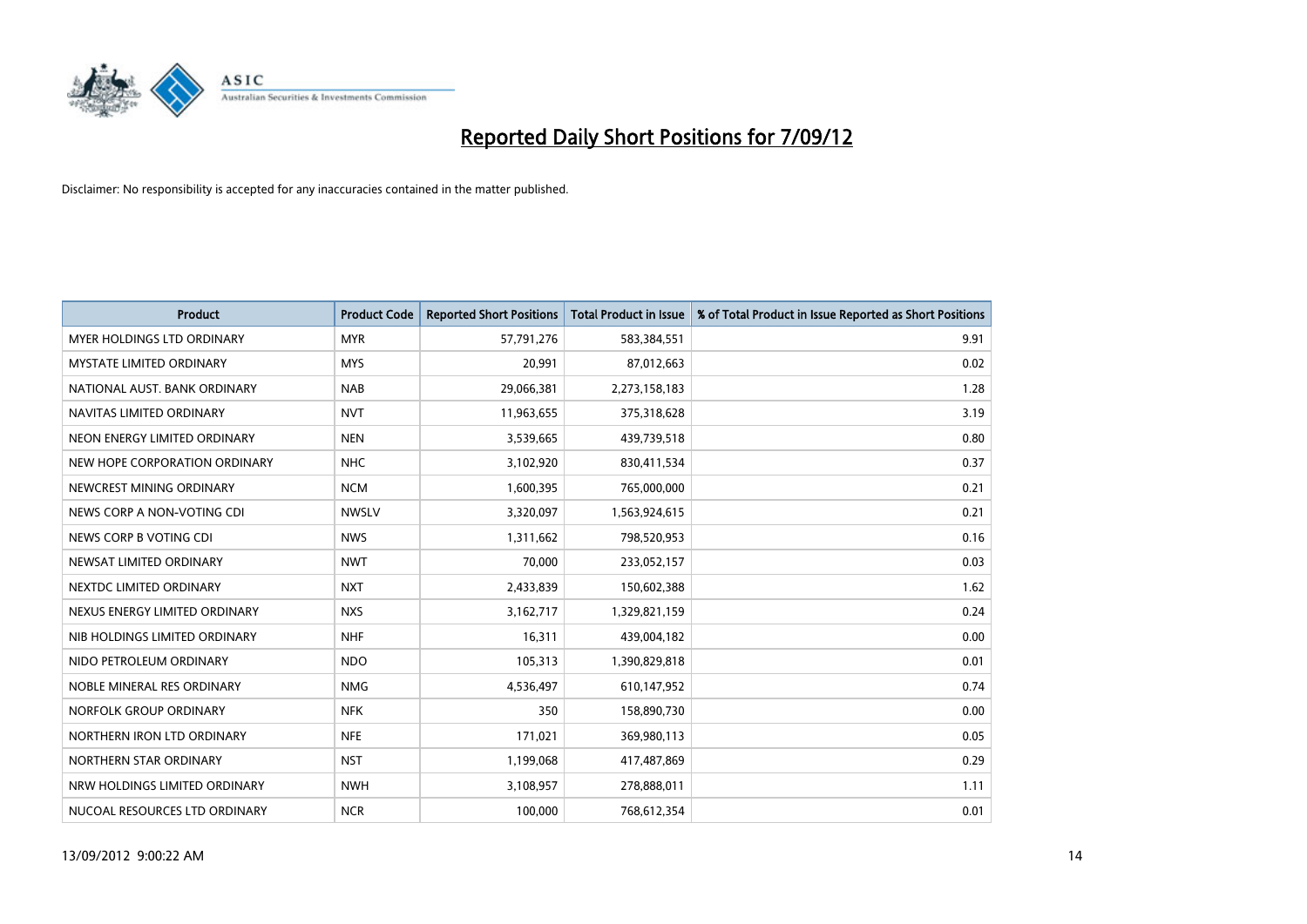

| <b>Product</b>                        | <b>Product Code</b> | <b>Reported Short Positions</b> | <b>Total Product in Issue</b> | % of Total Product in Issue Reported as Short Positions |
|---------------------------------------|---------------------|---------------------------------|-------------------------------|---------------------------------------------------------|
| NUFARM LIMITED ORDINARY               | <b>NUF</b>          | 5,472,323                       | 262,142,247                   | 2.09                                                    |
| OAKTON LIMITED ORDINARY               | <b>OKN</b>          | 163,200                         | 91,721,874                    | 0.18                                                    |
| OCEANAGOLD CORP. CHESS DEPOSITARY INT | <b>OGC</b>          | 952,936                         | 262,982,710                   | 0.36                                                    |
| OIL SEARCH LTD ORDINARY               | <b>OSH</b>          | 4,297,576                       | 1,331,356,047                 | 0.32                                                    |
| OM HOLDINGS LIMITED ORDINARY          | <b>OMH</b>          | 4,361,256                       | 604,105,150                   | 0.72                                                    |
| ORICA LIMITED ORDINARY                | ORI                 | 1,561,315                       | 365,642,802                   | 0.43                                                    |
| ORIGIN ENERGY ORDINARY                | <b>ORG</b>          | 6,610,503                       | 1,090,096,548                 | 0.61                                                    |
| OROCOBRE LIMITED ORDINARY             | <b>ORE</b>          | 37,063                          | 103,195,029                   | 0.04                                                    |
| OROTONGROUP LIMITED ORDINARY          | <b>ORL</b>          | 92,168                          | 40,880,902                    | 0.23                                                    |
| OZ MINERALS ORDINARY                  | OZL                 | 6,100,232                       | 303,470,022                   | 2.01                                                    |
| PACIFIC BRANDS ORDINARY               | <b>PBG</b>          | 6,602,767                       | 912,915,695                   | 0.72                                                    |
| PALADIN ENERGY LTD ORDINARY           | <b>PDN</b>          | 68,837,186                      | 836,825,651                   | 8.23                                                    |
| PANAUST LIMITED ORDINARY              | <b>PNA</b>          | 3,434,021                       | 604,599,995                   | 0.57                                                    |
| PANORAMIC RESOURCES ORDINARY          | PAN                 | 7,174,487                       | 255,681,195                   | 2.81                                                    |
| PAPERLINX LIMITED ORDINARY            | <b>PPX</b>          | 1,326,443                       | 609,280,761                   | 0.22                                                    |
| PAPILLON RES LTD ORDINARY             | PIR                 | 686,019                         | 246,366,045                   | 0.28                                                    |
| PEET LIMITED ORDINARY                 | <b>PPC</b>          | 1,648,283                       | 321,010,215                   | 0.51                                                    |
| PERILYA LIMITED ORDINARY              | PEM                 | 528,924                         | 769,316,426                   | 0.07                                                    |
| PERPETUAL LIMITED ORDINARY            | <b>PPT</b>          | 2,238,363                       | 41,980,678                    | 5.33                                                    |
| PERSEUS MINING LTD ORDINARY           | PRU                 | 11,103,478                      | 457,962,088                   | 2.42                                                    |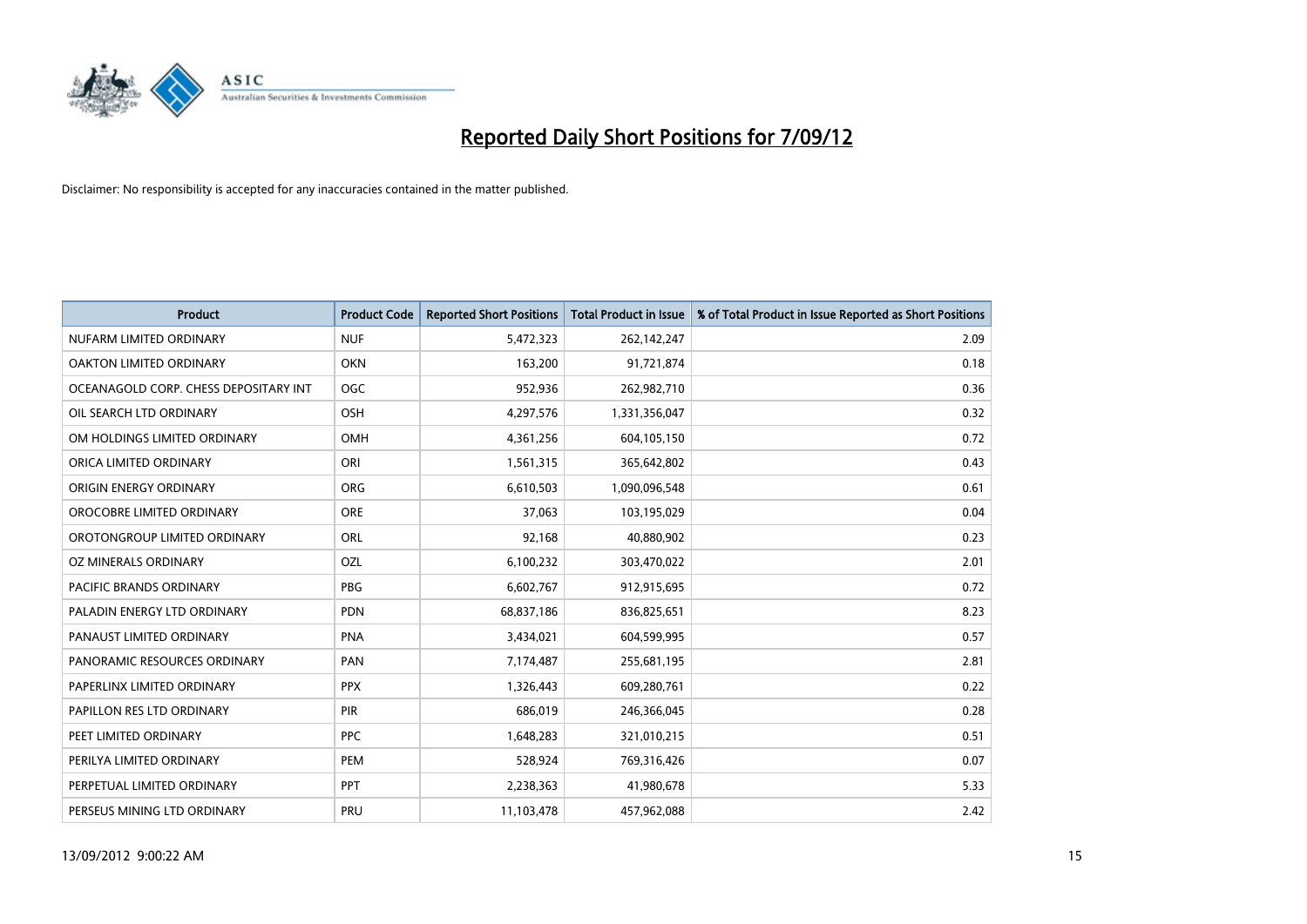

| <b>Product</b>                      | <b>Product Code</b> | <b>Reported Short Positions</b> | <b>Total Product in Issue</b> | % of Total Product in Issue Reported as Short Positions |
|-------------------------------------|---------------------|---------------------------------|-------------------------------|---------------------------------------------------------|
| PHARMAXIS LTD ORDINARY              | <b>PXS</b>          | 5,361,622                       | 307,888,389                   | 1.74                                                    |
| PLATINUM ASSET ORDINARY             | <b>PTM</b>          | 10,378,852                      | 561,347,878                   | 1.85                                                    |
| PLATINUM AUSTRALIA ORDINARY         | <b>PLA</b>          | 836,127                         | 504,968,043                   | 0.17                                                    |
| PMI GOLD CORP CDI 1:1               | <b>PVM</b>          | 31,837                          | 71,705,667                    | 0.04                                                    |
| PMP LIMITED ORDINARY                | <b>PMP</b>          | 71,219                          | 323,781,124                   | 0.02                                                    |
| PREMIER INVESTMENTS ORDINARY        | <b>PMV</b>          | 716,074                         | 155,260,478                   | 0.46                                                    |
| PREMIUM INVESTORS ORDINARY          | PRV                 | 23,393                          | 101,212,781                   | 0.02                                                    |
| PRIMA BIOMED LTD ORDINARY           | <b>PRR</b>          | 4,946,600                       | 1,066,063,388                 | 0.46                                                    |
| PRIMARY HEALTH CARE ORDINARY        | PRY                 | 21,471,779                      | 501,717,314                   | 4.28                                                    |
| PRIMEAG AUSTRALIA ORDINARY          | PAG                 | 73,789                          | 266,394,444                   | 0.03                                                    |
| PROGRAMMED ORDINARY                 | <b>PRG</b>          | 520,034                         | 118,175,280                   | 0.44                                                    |
| <b>QANTAS AIRWAYS ORDINARY</b>      | QAN                 | 17,198,853                      | 2,265,123,620                 | 0.76                                                    |
| <b>OBE INSURANCE GROUP ORDINARY</b> | <b>OBE</b>          | 54,455,623                      | 1,181,684,901                 | 4.61                                                    |
| OR NATIONAL LIMITED ORDINARY        | <b>ORN</b>          | 19,829,153                      | 2,440,000,000                 | 0.81                                                    |
| ORXPHARMA LTD ORDINARY              | <b>QRX</b>          | 190,851                         | 144,577,206                   | 0.13                                                    |
| <b>QUBE LOGISTICS HLDG ORDINARY</b> | <b>QUB</b>          | 15,338,203                      | 921,407,185                   | 1.66                                                    |
| RAMELIUS RESOURCES ORDINARY         | <b>RMS</b>          | 5,432,169                       | 336,256,949                   | 1.62                                                    |
| RAMSAY HEALTH CARE ORDINARY         | <b>RHC</b>          | 2,782,762                       | 202,081,252                   | 1.38                                                    |
| RANGE RESOURCES LTD ORDINARY        | <b>RRS</b>          | 351,831                         | 2,118,880,660                 | 0.02                                                    |
| <b>RCR TOMLINSON ORDINARY</b>       | <b>RCR</b>          | 130,770                         | 133,476,265                   | 0.10                                                    |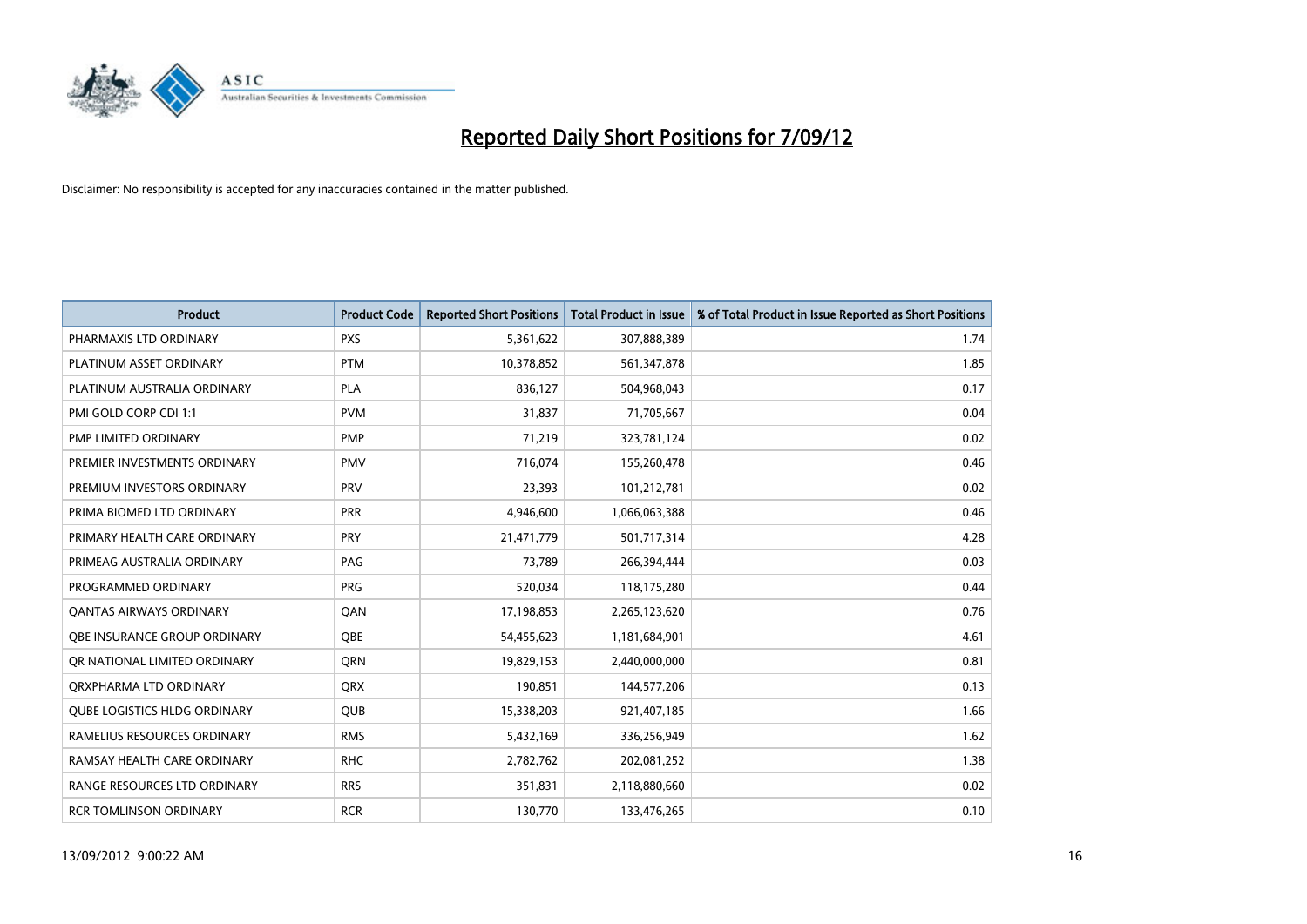

| <b>Product</b>                      | <b>Product Code</b> | <b>Reported Short Positions</b> | <b>Total Product in Issue</b> | % of Total Product in Issue Reported as Short Positions |
|-------------------------------------|---------------------|---------------------------------|-------------------------------|---------------------------------------------------------|
| <b>REA GROUP ORDINARY</b>           | <b>REA</b>          | 292,165                         | 131,714,699                   | 0.22                                                    |
| <b>RECKON LIMITED ORDINARY</b>      | <b>RKN</b>          | 570,058                         | 129,488,015                   | 0.44                                                    |
| <b>RED 5 LIMITED ORDINARY</b>       | <b>RED</b>          | 73,088                          | 135,488,008                   | 0.05                                                    |
| RED EMPEROR RESOURCE ORDINARY       | <b>RMP</b>          | 4,500                           | 266,234,221                   | 0.00                                                    |
| <b>RED FORK ENERGY ORDINARY</b>     | <b>RFE</b>          | 2,016,364                       | 310,324,853                   | 0.65                                                    |
| REDBANK ENERGY LTD ORDINARY         | AEJ                 | 13                              | 786,287                       | 0.00                                                    |
| <b>REGIS RESOURCES ORDINARY</b>     | <b>RRL</b>          | 456.875                         | 453,865,720                   | 0.10                                                    |
| RESMED INC CDI 10:1                 | <b>RMD</b>          | 838,858                         | 1,556,242,300                 | 0.05                                                    |
| RESOLUTE MINING ORDINARY            | <b>RSG</b>          | 1,264,530                       | 628,628,623                   | 0.20                                                    |
| <b>RESOURCE GENERATION ORDINARY</b> | <b>RES</b>          | 173                             | 262,895,652                   | 0.00                                                    |
| REVERSE CORP LIMITED ORDINARY       | <b>REF</b>          | 100                             | 92,382,175                    | 0.00                                                    |
| REX MINERALS LIMITED ORDINARY       | <b>RXM</b>          | 604,541                         | 188,907,284                   | 0.32                                                    |
| <b>RHG LIMITED ORDINARY</b>         | <b>RHG</b>          | 36,083                          | 308,483,177                   | 0.01                                                    |
| <b>RIALTO ENERGY ORDINARY</b>       | <b>RIA</b>          | 41                              | 672,259,992                   | 0.00                                                    |
| RIO TINTO LIMITED ORDINARY          | <b>RIO</b>          | 17,587,887                      | 435,758,720                   | 4.04                                                    |
| ROC OIL COMPANY ORDINARY            | <b>ROC</b>          | 1,804,584                       | 683,235,552                   | 0.26                                                    |
| <b>RURALCO HOLDINGS ORDINARY</b>    | <b>RHL</b>          | 12,000                          | 55,019,284                    | 0.02                                                    |
| SABRE RESOURCES ORDINARY            | <b>SBR</b>          | 185,000                         | 180,472,228                   | 0.10                                                    |
| SAI GLOBAL LIMITED ORDINARY         | SAI                 | 3,192,357                       | 204,809,783                   | 1.56                                                    |
| SALMAT LIMITED ORDINARY             | <b>SLM</b>          | 2,352,880                       | 159,802,174                   | 1.47                                                    |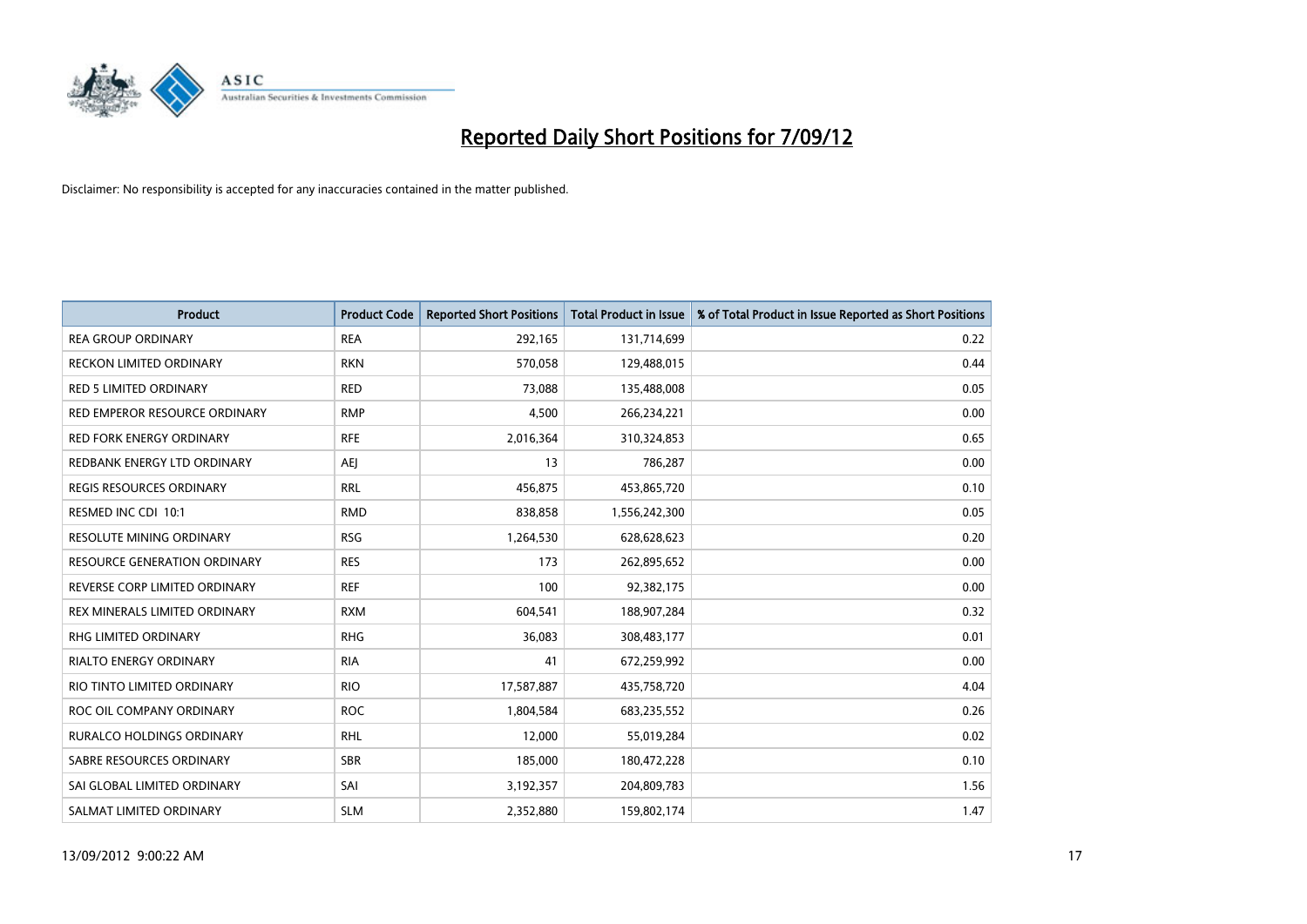

| <b>Product</b>                           | <b>Product Code</b> | <b>Reported Short Positions</b> | <b>Total Product in Issue</b> | % of Total Product in Issue Reported as Short Positions |
|------------------------------------------|---------------------|---------------------------------|-------------------------------|---------------------------------------------------------|
| SAMSON OIL & GAS LTD ORDINARY            | <b>SSN</b>          | 3,614,058                       | 1,790,588,459                 | 0.20                                                    |
| SANDFIRE RESOURCES ORDINARY              | <b>SFR</b>          | 4,475,703                       | 151,557,635                   | 2.95                                                    |
| <b>SANTOS LTD ORDINARY</b>               | <b>STO</b>          | 5,840,689                       | 953,045,019                   | 0.61                                                    |
| SARACEN MINERAL ORDINARY                 | <b>SAR</b>          | 4,649,676                       | 594,815,640                   | 0.78                                                    |
| SEDGMAN LIMITED ORDINARY                 | <b>SDM</b>          | 40.603                          | 215,512,930                   | 0.02                                                    |
| SEEK LIMITED ORDINARY                    | <b>SEK</b>          | 13,091,474                      | 337,101,307                   | 3.88                                                    |
| SENEX ENERGY LIMITED ORDINARY            | <b>SXY</b>          | 4,142,036                       | 1,138,734,837                 | 0.36                                                    |
| SERVCORP LIMITED ORDINARY                | SRV                 | 42,718                          | 98,440,807                    | 0.04                                                    |
| SERVICE STREAM ORDINARY                  | <b>SSM</b>          | 1,311                           | 283,418,867                   | 0.00                                                    |
| SEVEN GROUP HOLDINGS ORDINARY            | <b>SVW</b>          | 2,276,022                       | 307,410,281                   | 0.74                                                    |
| SEVEN WEST MEDIA LTD ORDINARY            | <b>SWM</b>          | 17,318,208                      | 999,160,872                   | 1.73                                                    |
| SIGMA PHARMACEUTICAL ORDINARY            | <b>SIP</b>          | 5,726,681                       | 1,186,303,520                 | 0.48                                                    |
| <b>SILEX SYSTEMS ORDINARY</b>            | <b>SLX</b>          | 818,979                         | 170,143,997                   | 0.48                                                    |
| SILVER LAKE RESOURCE ORDINARY            | <b>SLR</b>          | 8,880,369                       | 225,493,476                   | 3.94                                                    |
| SIMS METAL MGMT LTD ORDINARY             | SGM                 | 8,607,024                       | 204,841,732                   | 4.20                                                    |
| SINGAPORE TELECOMM. CHESS DEPOSITARY INT | SGT                 | 11,287,539                      | 145, 123, 714                 | 7.78                                                    |
| SIRIUS RESOURCES NL ORDINARY             | <b>SIR</b>          | 780,996                         | 171,259,586                   | 0.46                                                    |
| SKILLED GROUP LTD ORDINARY               | <b>SKE</b>          | 764,000                         | 233,487,276                   | 0.33                                                    |
| <b>SLATER &amp; GORDON ORDINARY</b>      | SGH                 | 1,001                           | 168,600,731                   | 0.00                                                    |
| SMS MANAGEMENT, ORDINARY                 | <b>SMX</b>          | 722.665                         | 68,464,436                    | 1.06                                                    |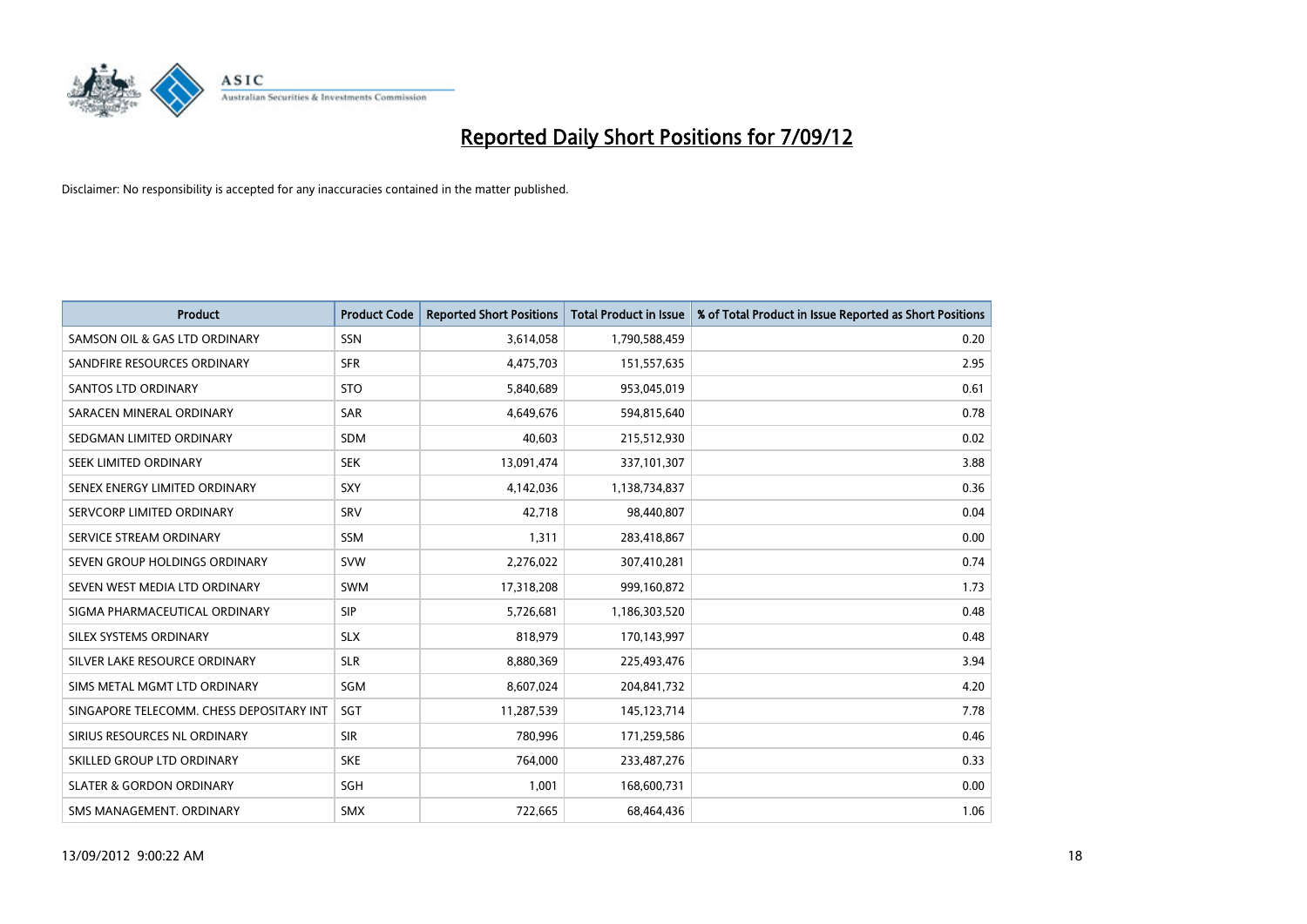

| <b>Product</b>                           | <b>Product Code</b> | <b>Reported Short Positions</b> | <b>Total Product in Issue</b> | % of Total Product in Issue Reported as Short Positions |
|------------------------------------------|---------------------|---------------------------------|-------------------------------|---------------------------------------------------------|
| SONIC HEALTHCARE ORDINARY                | <b>SHL</b>          | 10,370,011                      | 392,509,875                   | 2.64                                                    |
| SOUL PATTINSON (W.H) ORDINARY            | SOL                 | 2,936                           | 239,395,320                   | 0.00                                                    |
| SOUTH BOULDER MINES ORDINARY             | <b>STB</b>          | 110,175                         | 126,732,826                   | 0.09                                                    |
| SP AUSNET STAPLED SECURITIES             | <b>SPN</b>          | 845,210                         | 3,339,620,165                 | 0.03                                                    |
| SPARK INFRASTRUCTURE STAPLED NOTE & UNIT | SKI                 | 36,297,833                      | 1,326,734,264                 | 2.74                                                    |
| SPDR 200 FUND ETF UNITS                  | <b>STW</b>          | 22,778                          | 50,259,567                    | 0.05                                                    |
| SPECIALTY FASHION ORDINARY               | <b>SFH</b>          | 2,440,932                       | 192,236,121                   | 1.27                                                    |
| ST BARBARA LIMITED ORDINARY              | <b>SBM</b>          | 14,902,390                      | 325,615,389                   | 4.58                                                    |
| STANMORE COAL LTD ORDINARY               | <b>SMR</b>          | 32,870                          | 179,409,108                   | 0.02                                                    |
| STARPHARMA HOLDINGS ORDINARY             | SPL                 | 3,238,273                       | 282,787,260                   | 1.15                                                    |
| STHN CROSS MEDIA ORDINARY                | <b>SXL</b>          | 19,559,721                      | 704,858,525                   | 2.77                                                    |
| STOCKLAND UNITS/ORD STAPLED              | SGP                 | 11,570,539                      | 2,203,157,963                 | 0.53                                                    |
| STRAITS RES LTD. ORDINARY                | SRQ                 | 120,653                         | 456,529,474                   | 0.03                                                    |
| <b>STW COMMUNICATIONS ORDINARY</b>       | SGN                 | 37,056                          | 362,798,351                   | 0.01                                                    |
| SUNCORP GROUP LTD ORDINARY               | <b>SUN</b>          | 7,750,190                       | 1,286,600,980                 | 0.60                                                    |
| SUNDANCE ENERGY ORDINARY                 | <b>SEA</b>          | 145,422                         | 277,098,474                   | 0.05                                                    |
| SUNDANCE RESOURCES ORDINARY              | <b>SDL</b>          | 5,635,322                       | 3,049,577,034                 | 0.18                                                    |
| SUNLAND GROUP LTD ORDINARY               | <b>SDG</b>          | 18,391                          | 196,717,811                   | 0.01                                                    |
| SUPER RET REP LTD ORDINARY               | <b>SUL</b>          | 963,904                         | 196,342,811                   | 0.49                                                    |
| SYD AIRPORT STAPLED US PROHIBIT.         | <b>SYD</b>          | 16,247,047                      | 1,861,210,782                 | 0.87                                                    |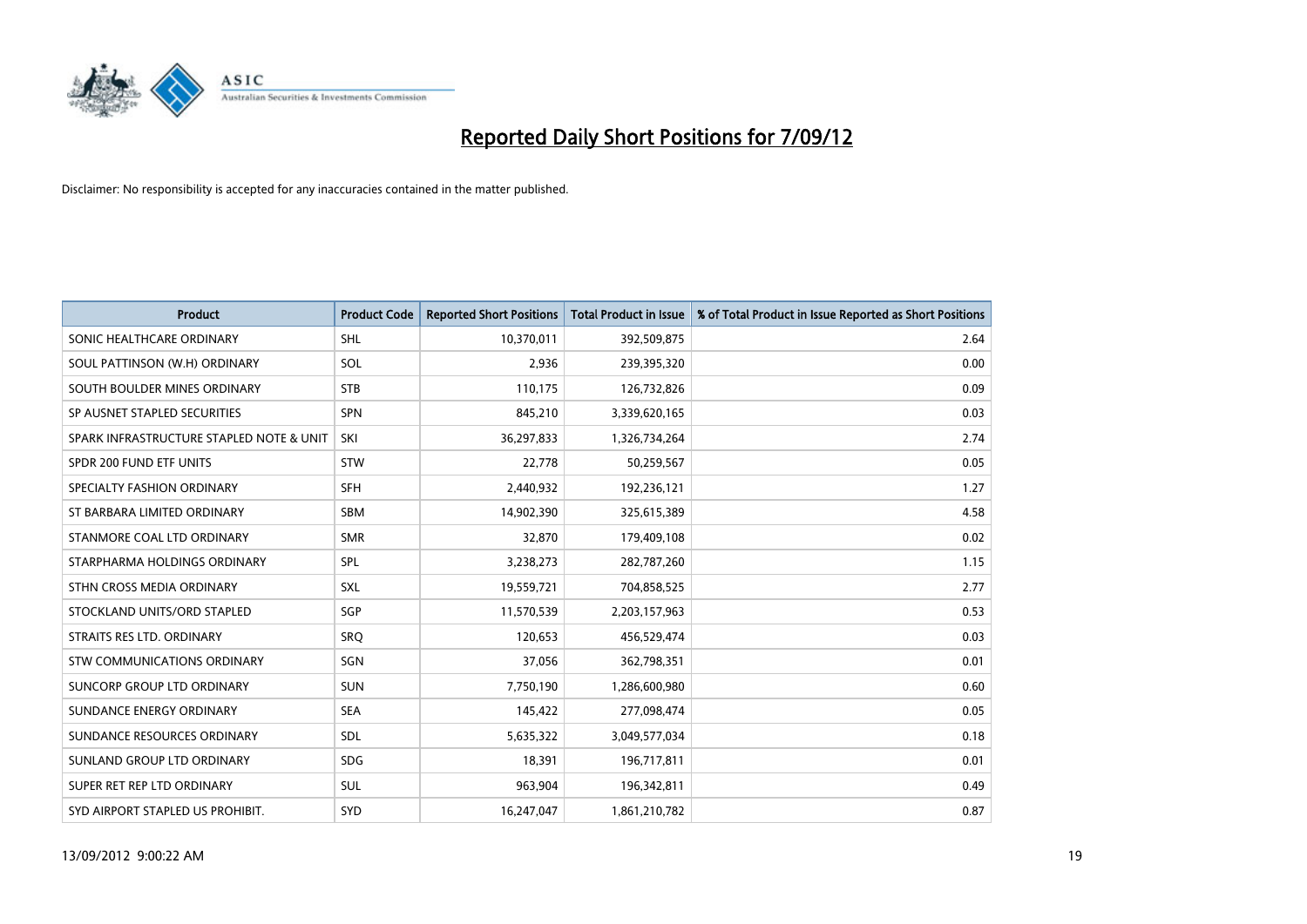

| <b>Product</b>                       | <b>Product Code</b> | <b>Reported Short Positions</b> | <b>Total Product in Issue</b> | % of Total Product in Issue Reported as Short Positions |
|--------------------------------------|---------------------|---------------------------------|-------------------------------|---------------------------------------------------------|
| SYRAH RESOURCES ORDINARY             | <b>SYR</b>          | 23,771                          | 126,723,021                   | 0.02                                                    |
| <b>TABCORP HOLDINGS LTD ORDINARY</b> | <b>TAH</b>          | 12,401,055                      | 730,113,969                   | 1.70                                                    |
| TANAMI GOLD NL ORDINARY              | <b>TAM</b>          | 415,227                         | 261,132,677                   | 0.16                                                    |
| TAP OIL LIMITED ORDINARY             | <b>TAP</b>          | 528,539                         | 241,295,311                   | 0.22                                                    |
| TASSAL GROUP LIMITED ORDINARY        | <b>TGR</b>          | 332,579                         | 146,304,404                   | 0.23                                                    |
| <b>TATTS GROUP LTD ORDINARY</b>      | <b>TTS</b>          | 7,280,902                       | 1,362,919,733                 | 0.53                                                    |
| <b>TECHNOLOGY ONE ORDINARY</b>       | <b>TNE</b>          | 15,068                          | 305,380,455                   | 0.00                                                    |
| TELECOM CORPORATION ORDINARY         | <b>TEL</b>          | 17,069,786                      | 1,856,580,364                 | 0.92                                                    |
| TELSTRA CORPORATION, ORDINARY        | <b>TLS</b>          | 23,556,869                      | 12,443,074,357                | 0.19                                                    |
| TEN NETWORK HOLDINGS ORDINARY        | <b>TEN</b>          | 80,863,953                      | 1,437,204,873                 | 5.63                                                    |
| TERANGA GOLD CORP CDI 1:1            | <b>TGZ</b>          | 219,654                         | 162,197,999                   | 0.14                                                    |
| <b>TEXON PETROLEUM LTD ORDINARY</b>  | <b>TXN</b>          | 109,474                         | 245,039,848                   | 0.04                                                    |
| TFS CORPORATION LTD ORDINARY         | <b>TFC</b>          |                                 | 279,621,829                   | 0.00                                                    |
| THE REJECT SHOP ORDINARY             | <b>TRS</b>          | 2,719,255                       | 26,092,220                    | 10.42                                                   |
| THORN GROUP LIMITED ORDINARY         | <b>TGA</b>          | 96,424                          | 146,374,703                   | 0.07                                                    |
| TIGER RESOURCES ORDINARY             | <b>TGS</b>          | 2,475,361                       | 673,470,269                   | 0.37                                                    |
| TOLL HOLDINGS LTD ORDINARY           | <b>TOL</b>          | 20,578,943                      | 717,133,875                   | 2.87                                                    |
| TOX FREE SOLUTIONS ORDINARY          | <b>TOX</b>          | 13,990                          | 115,311,608                   | 0.01                                                    |
| TPG TELECOM LIMITED ORDINARY         | <b>TPM</b>          | 1,967,291                       | 793,808,141                   | 0.25                                                    |
| TRADE ME GROUP ORDINARY              | <b>TME</b>          | 28,995                          | 395,745,510                   | 0.01                                                    |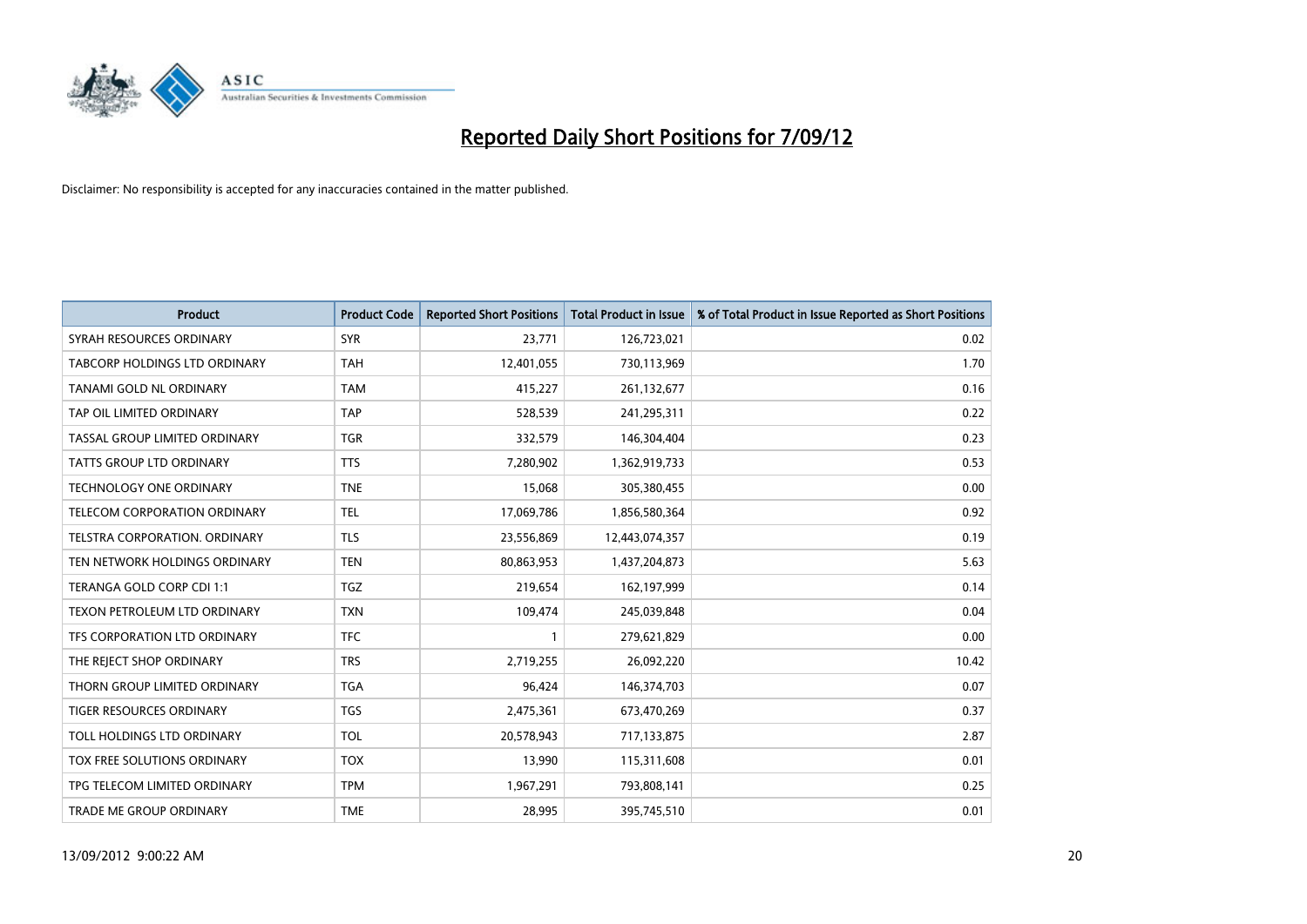

| <b>Product</b>                         | <b>Product Code</b> | <b>Reported Short Positions</b> | <b>Total Product in Issue</b> | % of Total Product in Issue Reported as Short Positions |
|----------------------------------------|---------------------|---------------------------------|-------------------------------|---------------------------------------------------------|
| <b>TRANSFIELD SERVICES ORDINARY</b>    | <b>TSE</b>          | 5,922,473                       | 517,878,468                   | 1.14                                                    |
| TRANSPACIFIC INDUST, ORDINARY          | <b>TPI</b>          | 5,312,066                       | 1,578,509,032                 | 0.34                                                    |
| TRANSURBAN GROUP TRIPLE STAPLED SEC.   | <b>TCL</b>          | 8,662,321                       | 1,461,665,097                 | 0.59                                                    |
| TREASURY WINE ESTATE ORDINARY          | <b>TWE</b>          | 12,756,764                      | 647,227,144                   | 1.97                                                    |
| TROY RESOURCES LTD ORDINARY            | <b>TRY</b>          | 251,151                         | 89,462,649                    | 0.28                                                    |
| UGL LIMITED ORDINARY                   | UGL                 | 8,340,602                       | 166,315,038                   | 5.01                                                    |
| UNILIFE CORPORATION CDI 6:1            | <b>UNS</b>          | 186,653                         | 254,211,852                   | 0.07                                                    |
| UXC LIMITED ORDINARY                   | <b>UXC</b>          | 524,190                         | 305,585,913                   | 0.17                                                    |
| <b>VENTURE MINERALS ORDINARY</b>       | <b>VMS</b>          | 135,674                         | 255,428,560                   | 0.05                                                    |
| <b>VILLAGE ROADSHOW LTD ORDINARY</b>   | <b>VRL</b>          | 6,675                           | 153,240,089                   | 0.00                                                    |
| <b>VIRGIN AUS HLDG LTD ORDINARY</b>    | <b>VAH</b>          | 38,356,729                      | 2,210,197,600                 | 1.74                                                    |
| VITERRA INC CDI 1:1                    | <b>VTA</b>          | 10                              | 68,629,939                    | 0.00                                                    |
| WAH NAM INT HLDG LTD ORDINARY          | <b>WNI</b>          | 91,872                          | 7,224,094,327                 | 0.00                                                    |
| <b>WATPAC LIMITED ORDINARY</b>         | <b>WTP</b>          | 37,218                          | 184,332,526                   | 0.02                                                    |
| <b>WDS LIMITED ORDINARY</b>            | <b>WDS</b>          | 7                               | 144,740,614                   | 0.00                                                    |
| WEBJET LIMITED ORDINARY                | <b>WEB</b>          | 3,133                           | 71,065,929                    | 0.00                                                    |
| <b>WESFARMERS LIMITED ORDINARY</b>     | <b>WES</b>          | 31,231,868                      | 1,006,582,930                 | 3.10                                                    |
| WESFARMERS LIMITED PARTIALLY PROTECTED | <b>WESN</b>         | 1,532,577                       | 150,555,880                   | 1.02                                                    |
| WESTERN AREAS NL ORDINARY              | <b>WSA</b>          | 11,392,708                      | 179,735,899                   | 6.34                                                    |
| WESTFIELD GROUP ORD/UNIT STAPLED SEC   | <b>WDC</b>          | 8,513,749                       | 2,260,505,450                 | 0.38                                                    |